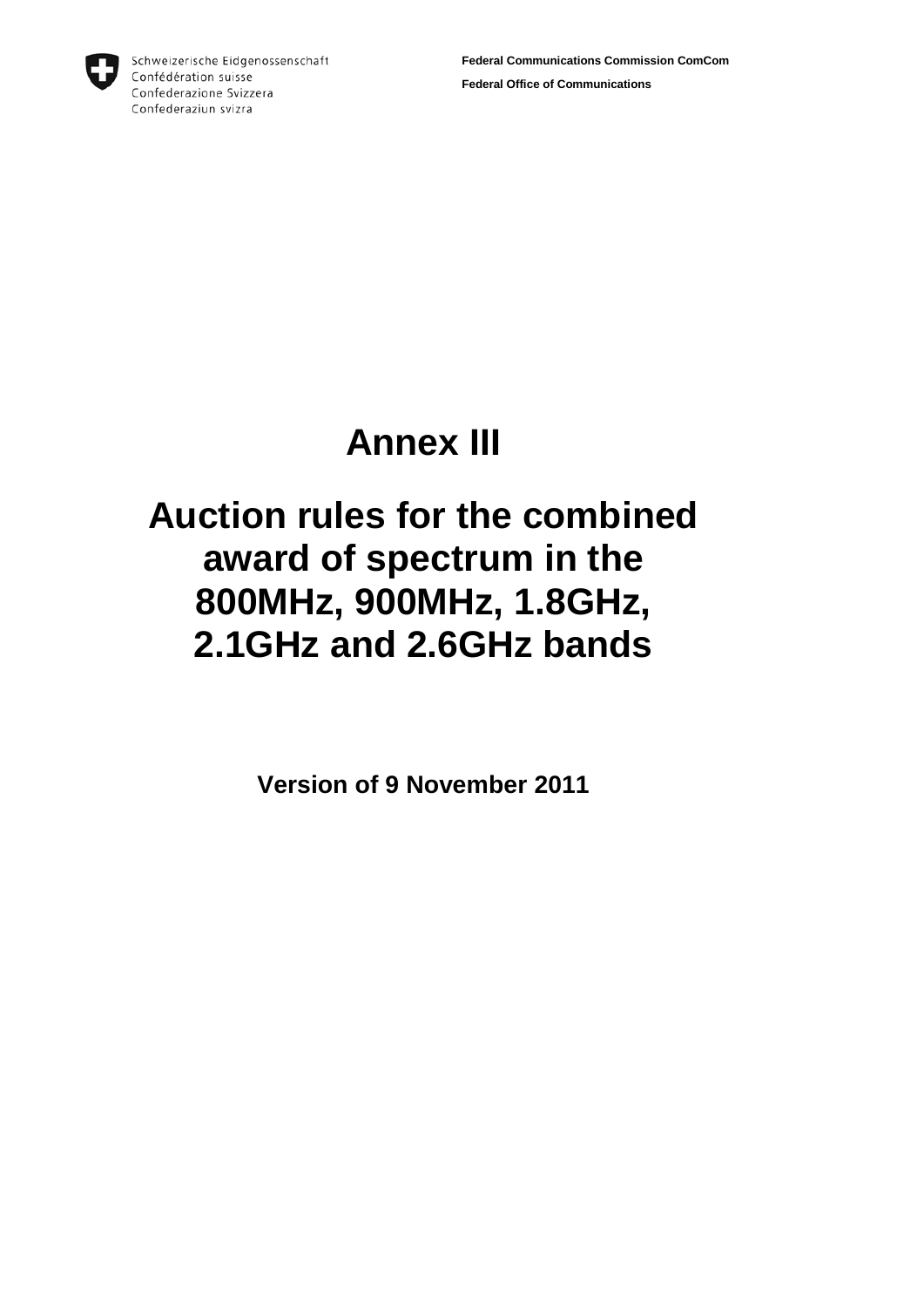## **Contents**

| 1              |                                                      |                                                                                      |  |
|----------------|------------------------------------------------------|--------------------------------------------------------------------------------------|--|
|                | 1.1<br>1.2<br>1.3<br>1.4<br>1.5<br>1.6               | ASSESSMENT OF APPLICATIONS AND DETERMINATION OF THE NEED FOR A PRINCIPAL STAGE AND A |  |
| $\overline{2}$ |                                                      |                                                                                      |  |
|                | 2.1<br>2.2<br>2.3<br>2.4<br>2.5<br>2.6               |                                                                                      |  |
| $\overline{3}$ |                                                      |                                                                                      |  |
|                | 3.1<br>3.2<br>3.3                                    |                                                                                      |  |
| $\overline{4}$ |                                                      |                                                                                      |  |
|                | 4.1<br>4.2<br>4.3<br>4.4<br>4.5<br>4.6<br>4.7<br>4.8 |                                                                                      |  |
| $\overline{5}$ |                                                      |                                                                                      |  |
|                | 5.1<br>5.2<br>5.3<br>5.4<br>5.5<br>5.6               |                                                                                      |  |
| 6              |                                                      |                                                                                      |  |
|                | 6.1<br>6.2                                           |                                                                                      |  |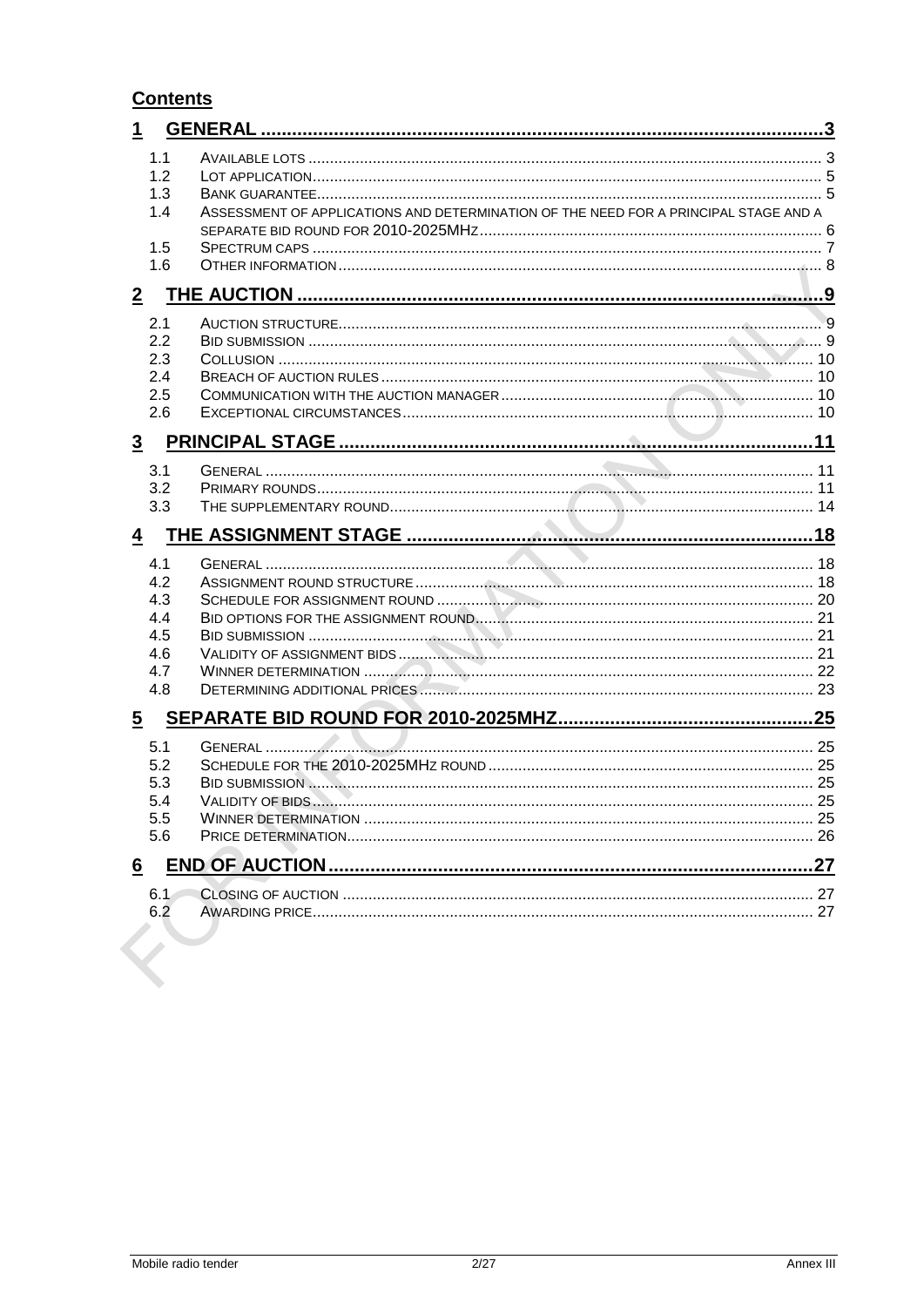# <span id="page-2-0"></span>**1 General**

## <span id="page-2-1"></span>**1.1 Available lots**

- 1.1.1 In total, there are 61 lots, divided into eleven lot categories, available in the auction. Table 1-1 provides an overview of these categories, the number of lots available in each category, and their respective spectrum endowments, reserve prices and eligibility points for the purpose of the application of Rules [3.2.16](#page-11-0) - [3.2.21](#page-11-1) and [3.3.21.](#page-14-0)
- 1.1.2 Lots in categories A to J will be awarded first on a generic basis, i.e. lot applications (see Rule [1.2.3\)](#page-4-2) and any bids made in the principal stage (see Section [3\)](#page-10-0) will be made for blocks of spectrum that do not have any specific frequency range assigned to them. The specific frequency assignments are then decided in a separate assignment stage (see Section [4\)](#page-17-0).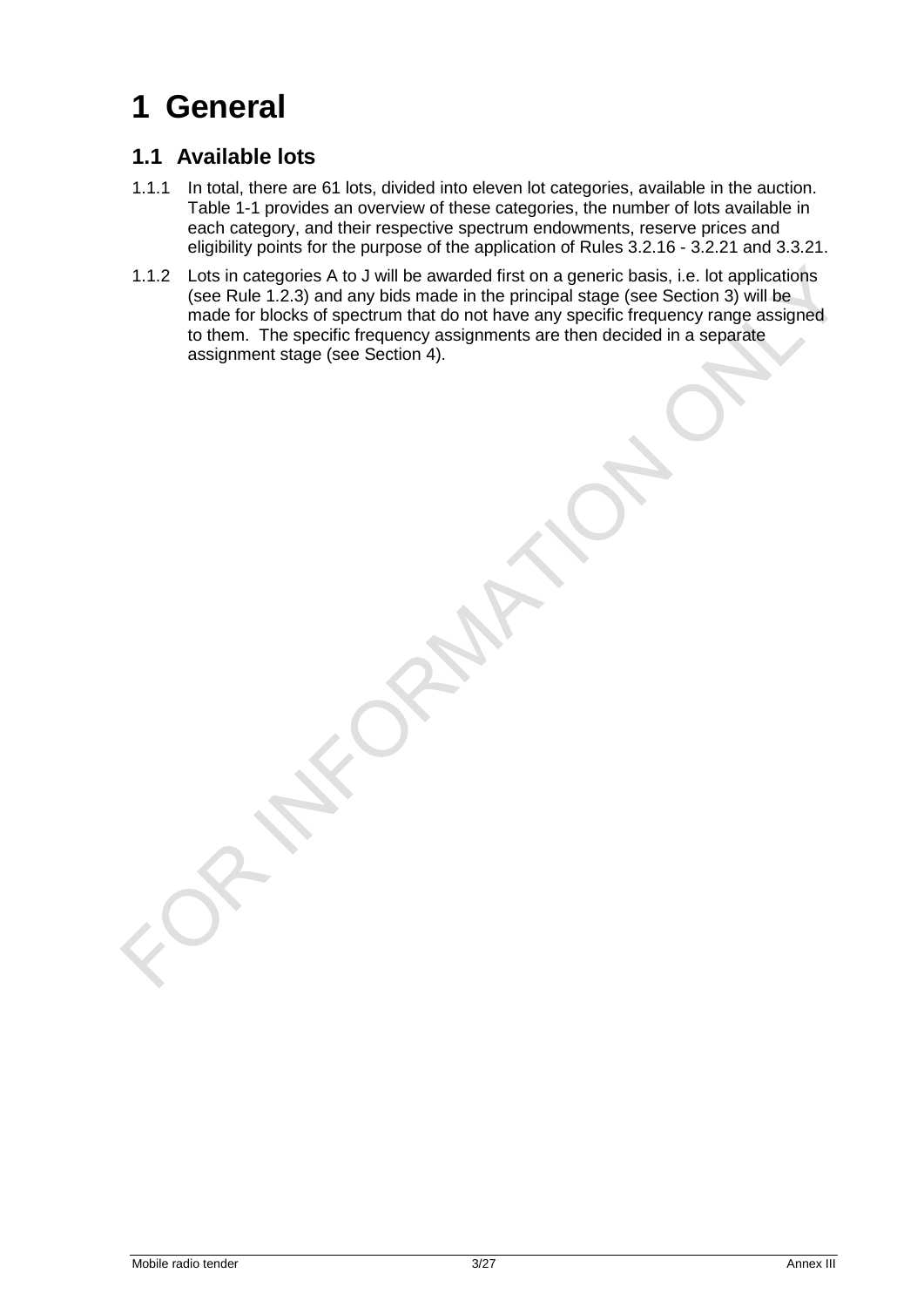| Table 1-1: Lots available in the auction |  |  |  |  |
|------------------------------------------|--|--|--|--|
|------------------------------------------|--|--|--|--|

| <b>Category</b>                                             | Licence<br>duration                                                             | <b>Available</b><br>lots | <b>Spectrum</b><br>endowment                                       | <b>Reserve</b><br>price | Eligibility points |
|-------------------------------------------------------------|---------------------------------------------------------------------------------|--------------------------|--------------------------------------------------------------------|-------------------------|--------------------|
|                                                             |                                                                                 |                          |                                                                    | per lot                 |                    |
| Category A: 791-<br>821MHz paired with<br>832-862MHz        | $1.1.2013 -$<br>31.12.2028                                                      | $\,6\,$                  | 2x5MHz                                                             | CHF21.3 million         | $\,6$              |
| Category B: 880-<br>915MHz paired with<br>925-960MHz.       | From<br>1.1.2015 <sup>1</sup><br>From<br>1.1.2016 <sup>2</sup><br>$-31.12.2028$ | $\overline{7}$           | 2x5MHz                                                             | CHF21.3 million         | 6                  |
| Category C: 1710-<br>1785MHz paired with<br>1805-1880MHz    | From<br>$1.1.2015^{1,3}$<br>From<br>$1.1.2016^2$<br>$-31.12.2028$               | $\mathbf{1}$             | 2x10MHz (only<br>2x8.6 MHz<br>usable from<br>the license<br>award) | CHF16.6 million         | $\overline{4}$     |
| Category D: 1710-<br>1785MHz paired with<br>1805-1880MHz    | From<br>1.1.2015 <sup>1</sup><br>From<br>$1.1.2016^2$<br>$-31.12.2028$          | 13                       | 2x5MHz                                                             | CHF7.1 million          | $\overline{2}$     |
| Category E:<br>1900-1920MHz                                 | $2012 -$<br>31.12.2028                                                          | $\mathbf{1}$             | 1x5MHz                                                             | CHF4.15 million         | $\mathbf{1}$       |
| Category F:<br>1900-1920MHz (                               | $1.1.2017 -$<br>31.12.2028                                                      | $\mathbf{3}$             | 1x5MHz                                                             | CHF2.7 million          | $\mathbf{1}$       |
| Category G:<br>1920-1980MHz<br>paired with 2110-<br>2170MHz | $2012 -$<br>31.12.2028                                                          | 3                        | 2x5MHz                                                             | CHF8.3 million          | $\overline{2}$     |
|                                                             |                                                                                 |                          |                                                                    |                         |                    |

-

 $1$  Latest time for the start of unrestricted utilisation in Switzerland, excluding the regions of Basel and Geneva

<span id="page-3-1"></span><span id="page-3-0"></span> $2$  Latest time for the start of unrestricted utilisation in Switzerland in the regions of Basel and Geneva

<span id="page-3-2"></span> $3$  2x 8.6 MHz immediately from license award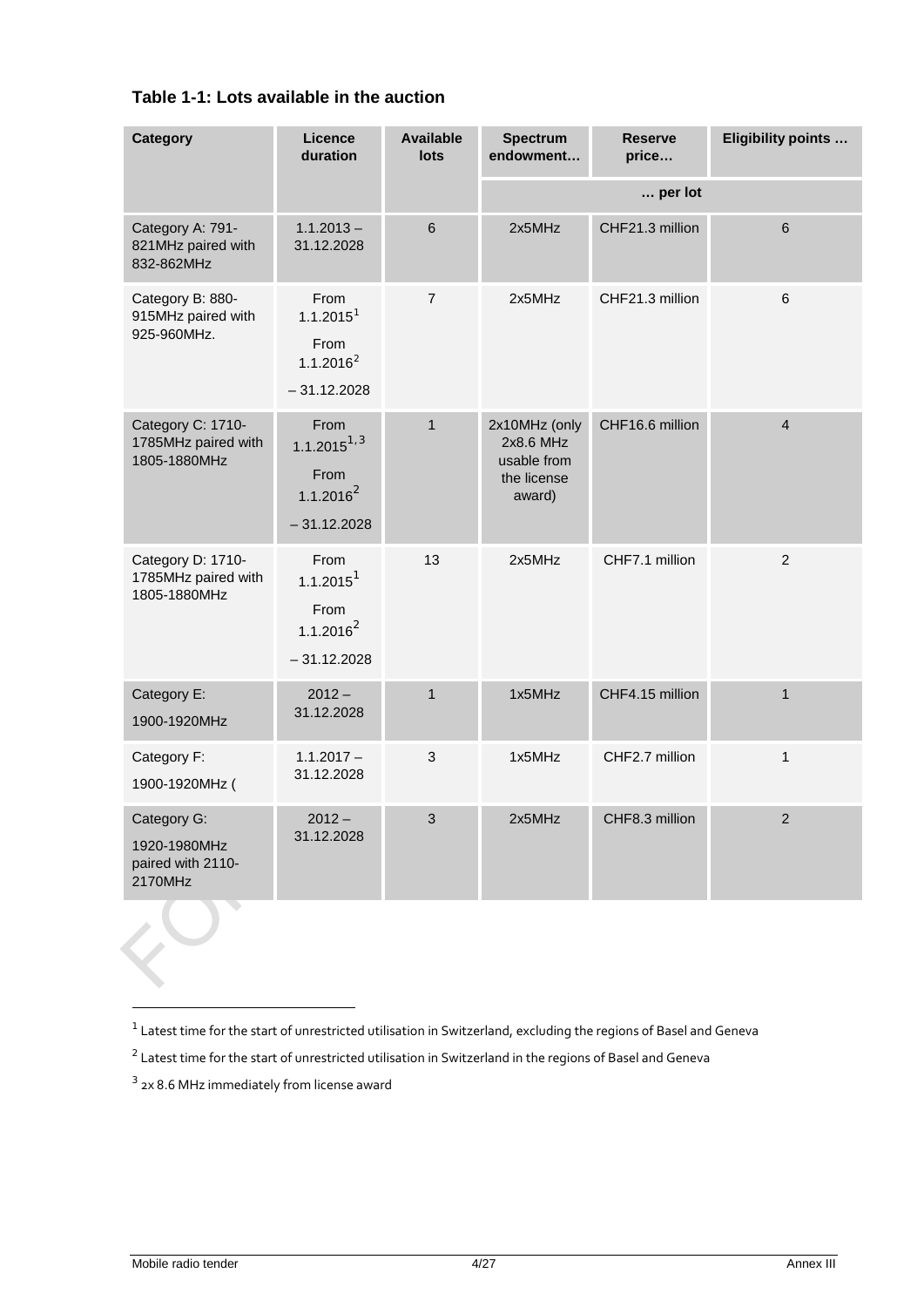| <b>Category</b>                                             | Licence<br>duration        | Available<br>lots | <b>Spectrum</b><br>endowment | <b>Reserve</b><br>price | Eligibility points |
|-------------------------------------------------------------|----------------------------|-------------------|------------------------------|-------------------------|--------------------|
|                                                             |                            |                   |                              | per lot                 |                    |
| Category H:<br>1920-1980MHz<br>paired with 2110-<br>2170MHz | $1.1.2017 -$<br>31.12.2028 | 9                 | 2x5MHz                       | CHF5.4 million          | 2                  |
| Category I:<br>2500-2570MHz<br>paired with 2620-<br>2690MHz | $2012 -$<br>31.12.2028     | 14                | 2x5MHz                       | CHF8.3 million          | $\overline{2}$     |
| Category J:<br>2570-2615MHz                                 | $2012 -$<br>31.12.2028     | 3                 | 1x15MHz                      | CHF12.45<br>million     | 3                  |
| Category K: 2010-<br>2025MHz                                | $2012 -$<br>31.12.2028     | 1                 | 1x15MHz                      | CHF12.45<br>million     | Not applicable     |

## <span id="page-4-0"></span>**1.2 Lot application**

- 1.2.1 As part of their application, and in order to be eligible to participate in the auction, applicants have to complete a lot application form.
- 1.2.2 The lot application form lists all categories, the number of lots within categories, and the reserve prices and eligibility points for lots in each category.
- <span id="page-4-2"></span>1.2.3 In the lot application form, an applicant must specify the number of lots in each category that they are willing to buy at the respective reserve price, subject to the constraints in Section [1.5.](#page-6-0)
- 1.2.4 The completed lot application form represents an unconditional and irrevocable offer to buy the number of lots specified by the applicant in the lot application form at the reserve prices in the event that the auction does not proceed through a principal stage in accordance with Rule [1.4.3.](#page-6-1)
- 1.2.5 If a principal stage is required, the applicant's lot application determines its initial eligibility in accordance with Rule [1.4.9.](#page-6-2)

### <span id="page-4-1"></span>**1.3 Bank guarantee**

- 1.3.1 Applicants must submit a bank guarantee valid until 31st August 2012. The required amount of the bank guarantee corresponds to 50% of the total value of the lots requested by the applicant on the lot application form at reserve prices.
- 1.3.2 The auction manager may request an extension of the validity of the bank guarantee as well as an increase in the bank guarantee after the completion of any primary round, or following the supplementary round so that the total value of the bank guarantee of each bidder is not less than 25% of the highest bid submitted by that bidder.
- 1.3.3 If the auction manager requests increases in the bank guarantee it will announce the deadline by which the increased bank guarantees have to be provided. Bidding will be suspended until this deadline has expired.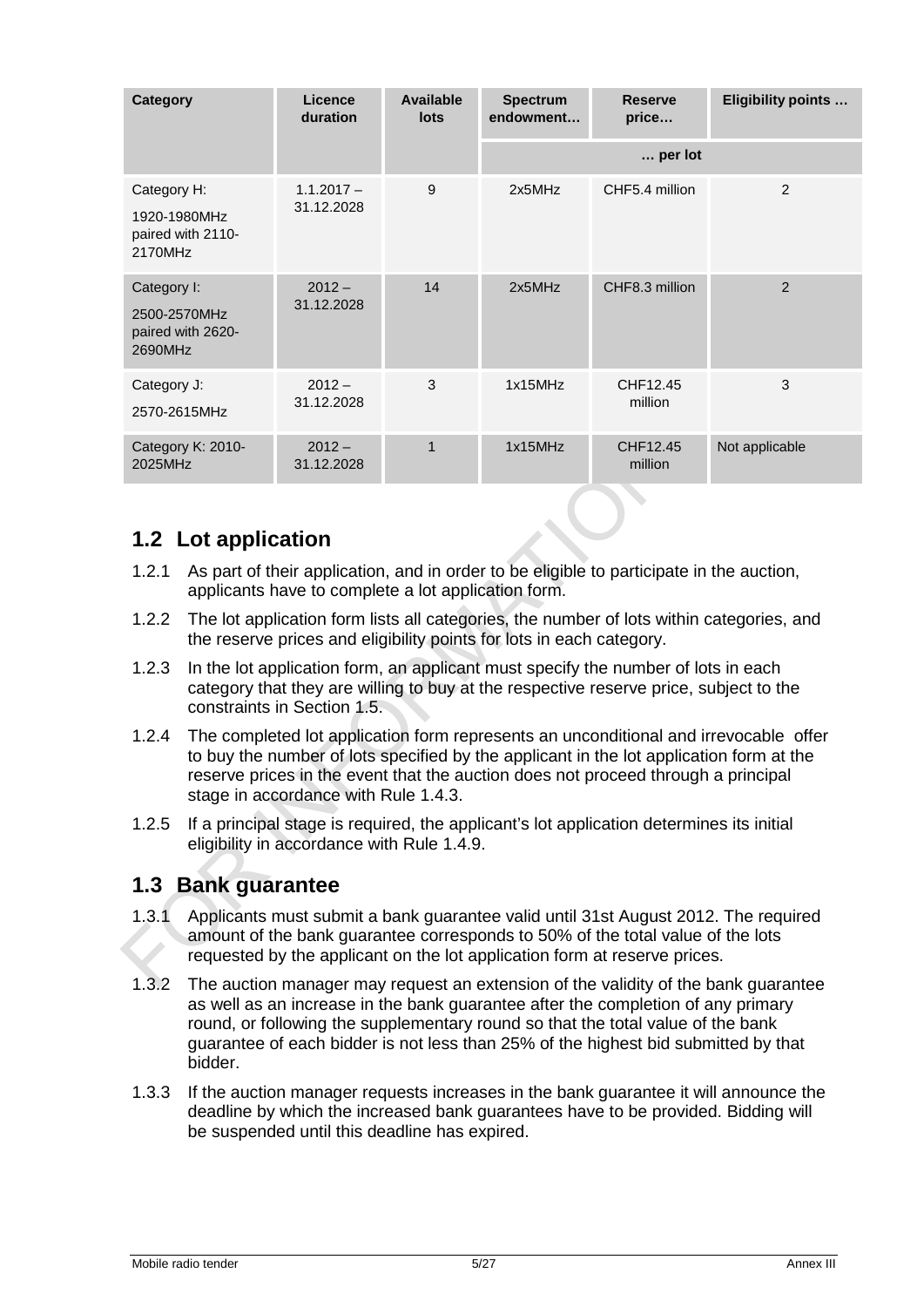1.3.4 A bidder who fails to provide the increased bank guarantee as requested will be excluded from further bidding. Rule [2.4.1](#page-9-4) will be applied to bidders so excluded, and their bids.

### <span id="page-5-0"></span>**1.4 Assessment of applications and determination of the need for a principal stage and a separate bid round for 2010-2025MHz**

- 1.4.1 Following the deadline for applications, OFCOM will assess the applications received. Approved applicants are referred to as bidders. A withdrawal of an application is not allowed.
- 1.4.2 Upon completion of the assessment of applications, ComCom will inform each bidder by a formal decision about the following:
	- whether the applicant is eligible to participate in the auction
	- whether a principal stage is required; and
	- whether a separate bid round for 2010-2025MHz is required:
	- the bidder's initial eligibility for the principal stage (if required); and
	- whether the bidder is eligible to participate in a separate bid round for 2010- 2025MHz (if applicable).



\*"Binding" means that if there is no scarcity of frequencies in all the categories being put out to tender (.i.e. if the first stage of the auction does not take place), the applicant must accept unconditionally and irrevocably the frequency blocks applied for at the minimum bid. Otherwise, the information provided in the frequency allocation application (Annex IV) determines the eligibility points, i.e. the extent of the bids which can be made in the auction (cf. section 1.2.4 and 1.2.5 ).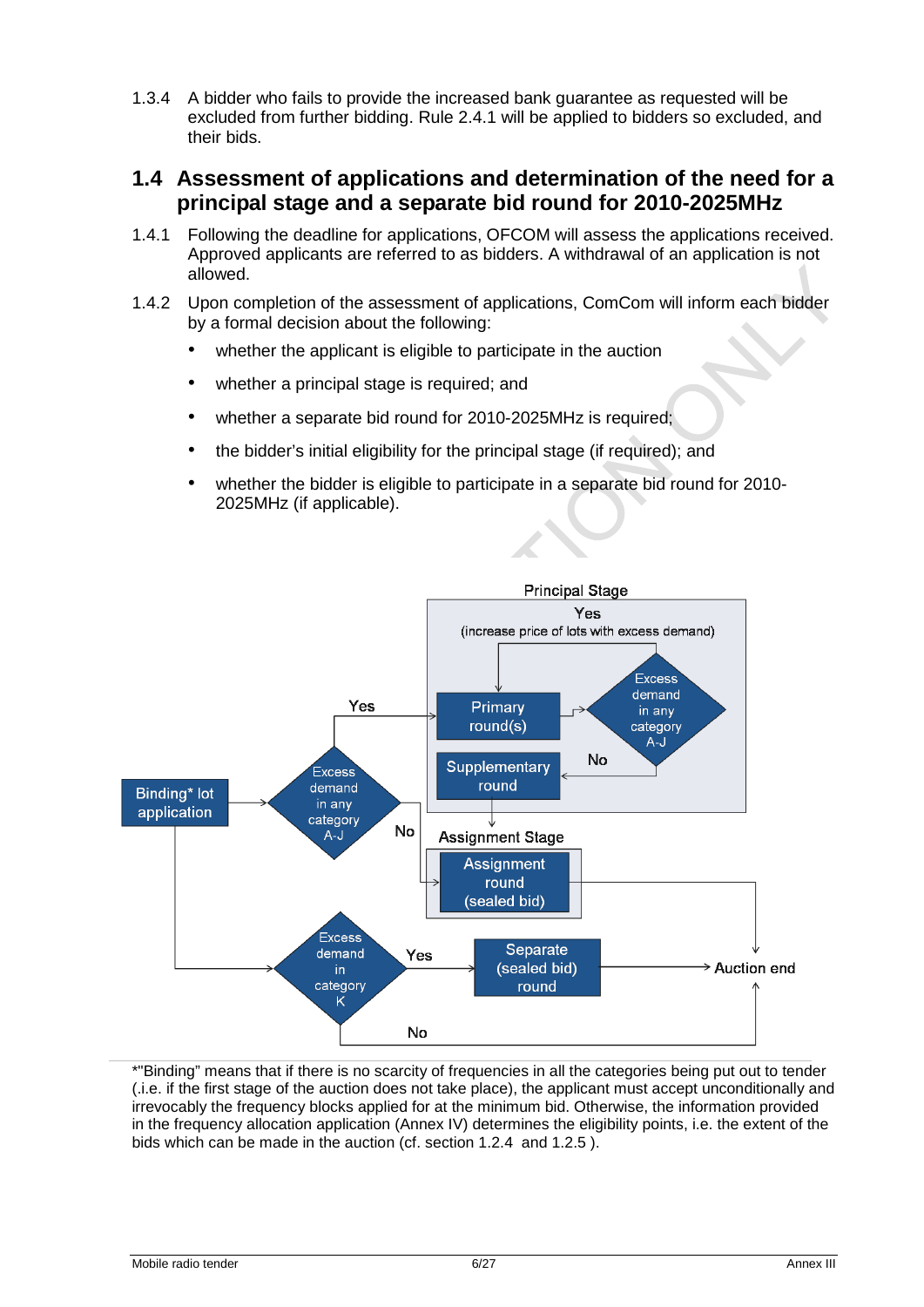- <span id="page-6-1"></span>1.4.3 A principal stage is required if for one or more of categories A to J the sum across all bids of lots specified in each bidder's lot application form for the respective category exceeds the number of lots available in that category i.e. if there is at least one category in categories A to J for which demand exceeds supply.
- 1.4.4 If a principal stage is required all categories A to J (with their respective lots) will be included in the auction regardless of whether there was excess demand in the respective category at the application stage.
- 1.4.5 If the principal stage is not required, each bidder will be considered a winning bidder in relation to categories A to J, and the lot application form of each winning bidder determines the number of lots that bidder wins in each of the categories. The base price for each winning bid will be determined as the sum of reserve prices of all lots in the bidder's lot application, and the auction proceeds directly to the assignment stage as described in Section [4.](#page-17-0)
- 1.4.6 A separate bid round for 2010-2025MHz is required if two or more bidders have included the category K lot in their lot application.
- 1.4.7 If a separate bid round for 2010-2025MHz is not required, the (single) bidder (if any) who requested the category K lot in its lot application form will be considered the winner of this lot. The successful bidder will have to pay the reserve price.
- 1.4.8 The auction manager will announce to each bidder its initial eligibility in categories A to J, and whether the bidder is eligible to bid in any separate bid round for 2010- 2025MHz.
- <span id="page-6-2"></span>1.4.9 The initial eligibility of a bidder for the principal stage is determined as the sum of the eligibility points of all lots in categories A to J included in its application form and is calculated by:
	- for each of the categories A to J, multiplying the number of lots specified on the bidder's lot application form with the respective eligibility points per lot; and
	- adding up the resultant numbers across all categories A to J.

For the avoidance of doubt, bidders may bid for any lot in any of the categories A to J during the principal stage within these rules, regardless of whether the lot was included in their lot application form.

1.4.10 Only bidders who have included the category K lot in their lot application form are eligible to participate in a separate bid round for 2010-2025MHz.

## <span id="page-6-0"></span>**1.5 Spectrum caps**

- <span id="page-6-3"></span>1.5.1 Lot applications and bids made in the principal stage are subject to the following spectrum caps:
	- total 2x25 MHz over the two categories A (800 MHz) and B (900 MHz); i.e. the category A and B frequencies acquired must not exceed 2x25 MHz in total;
	- 2x20 MHz in category B (900 MHz);
	- total 2x30 MHz over the two categories G and H (2.1 GHz paired)
	- total 2x35 MHz over the two categories C and D (1.8 GHz)
	- maximum 2x135 MHZ of the total available FDD spectrum (categories A, B, C, D, G, H and I)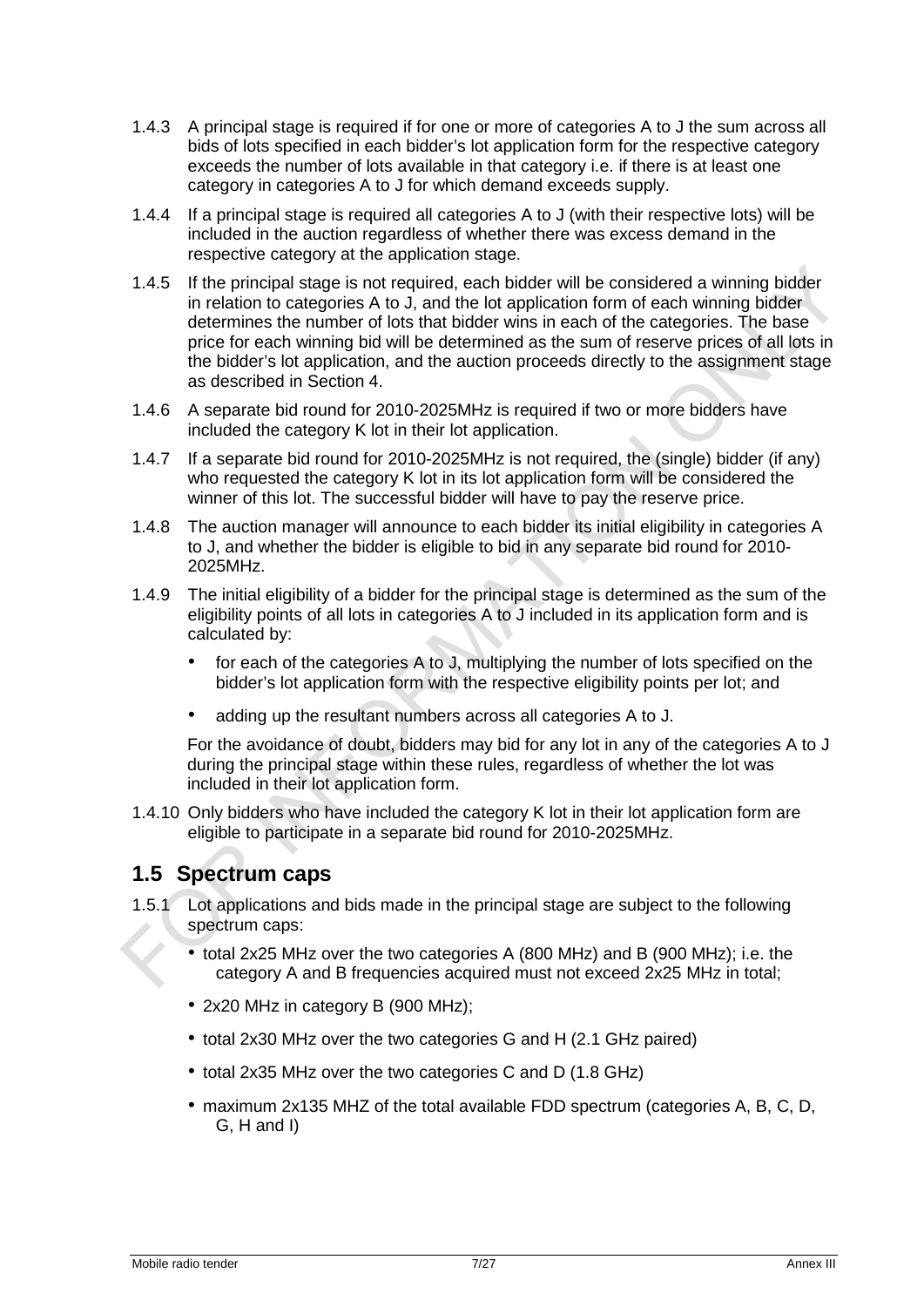## <span id="page-7-0"></span>**1.6 Other information**

- 1.6.1 Before the auction, the auction manager will announce to all bidders:
	- the number of extension rights during the auction to be granted to each bidder (c.f. 3.2.29 ff.); and
	- the provisional round schedule for the first days of the auction.

Mobile radio tender 8/27 Annex III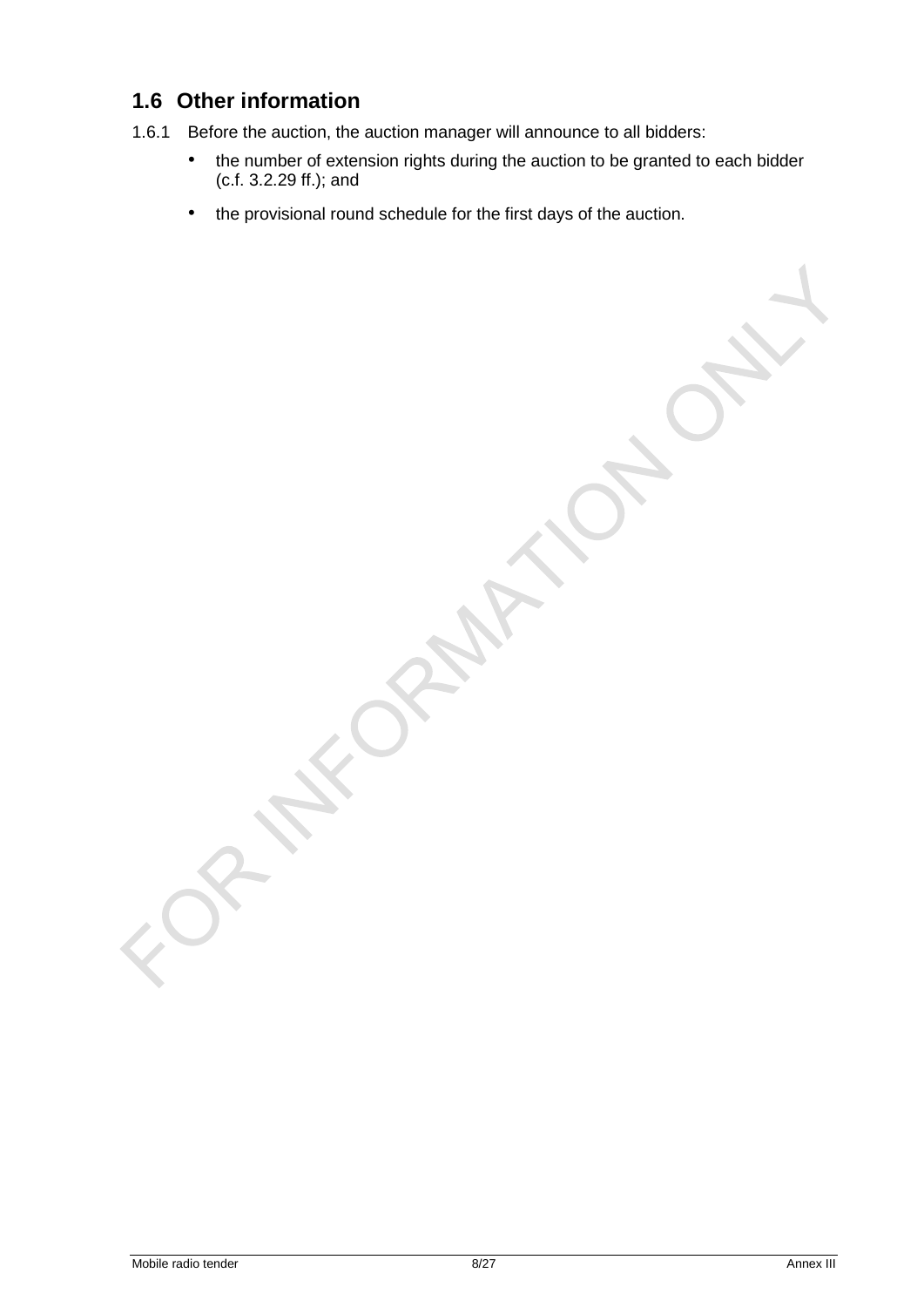# <span id="page-8-0"></span>**2 The auction**

## <span id="page-8-1"></span>**2.1 Auction structure**

- 2.1.1 The auction is a combinatorial clock auction and it proceeds in up to two stages.
- 2.1.2 The first stage is the so-called principal stage, and it determines the number of lots that are to be awarded to each winning bidder in each of categories A to J, and the base prices that have to be paid by winning bidders for their lots. The principal stage, if required, consists of:
	- a number of primary rounds, followed by
	- a supplementary round.
- 2.1.3 The second stage is the so-called assignment stage. It determines the specific frequencies in categories A to J that are awarded to each winning bidder and any additional prices that must be paid by bidders for being assigned specific frequencies. It consists of a single round of bidding.
- 2.1.4 These two stages are followed by a separate bid round for 2010-2025MHz. This is a single round second price, sealed bid auction for the single lot available in category K.

## <span id="page-8-2"></span>**2.2 Bid submission**

- 2.2.1 All bids are submitted through the electronic auction system made available by OFCOM (unless exceptional circumstances prevent bidders from doing so – see Rule [2.2.5\)](#page-8-3).
- 2.2.2 The process for submitting a bid in each of the primary rounds, supplementary round, the assignment round and the separate bid round for 2010-2025MHz is described in the relevant sections below, but in all cases there is a two-step process for submitting bids:
	- in the first step, bidders enter their bid in a given form and send this for checking by the electronic auction system; and
	- in the second step, a valid bid is confirmed.
- 2.2.3 The electronic auction system will not allow bidders to submit a bid form that is inconsistent with the rules for the relevant stage of the auction. Once a bid has been checked and has been confirmed as compliant with the applicable constraints, the screen will display a summary statement of the bid. A bidder can then formally submit this bid. Alternatively, the bidder could choose to return to the bid form to revise its bid (in which case the bidder would need to check its bid once more before it can be confirmed).
- 2.2.4 A bidder is deemed not to have submitted a bid until such time as confirmation of a valid bid is received by the auction system. Receipt of such confirmation will be communicated to the bidder through the auction system. It is the responsibility of the bidder to check receipt of the bid by the auction system, and to alert the auction manager if problems are suspected to have prevented successful receipt of a confirmation.
- <span id="page-8-3"></span>2.2.5 If a bidder is unable to submit a bid using the electronic auction system it should immediately notify the auction manager and seek permission to submit a bid using fax. Permission will be granted at the discretion of the auction manager, and will usually not be given if the auction manager has been notified after a round has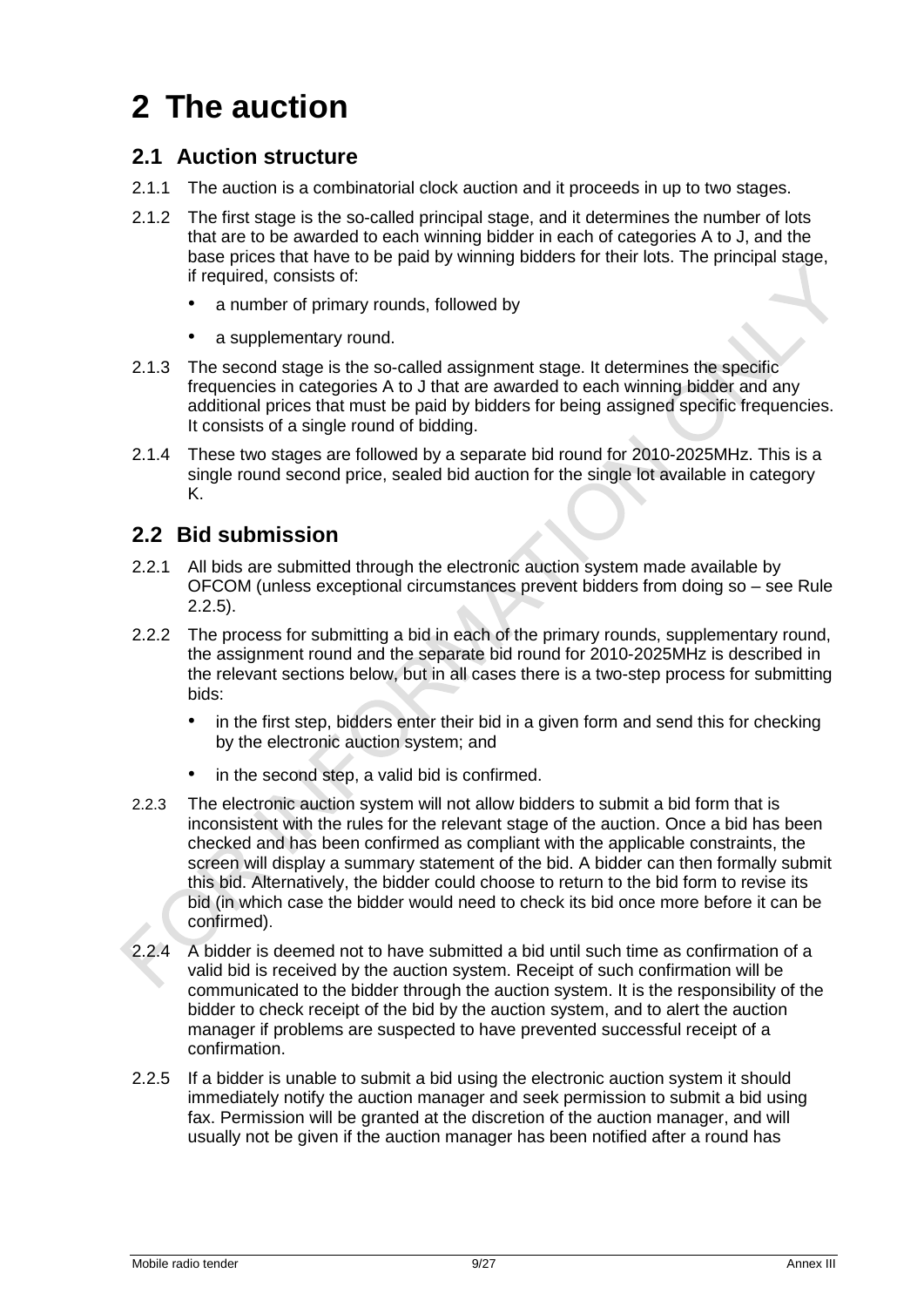closed. Where notification is received before the end of a round, the auction manager may grant such permission for a single round or for more rounds within a specified period, and will provide further directions for the submission of bids.

## <span id="page-9-0"></span>**2.3 Collusion**

2.3.1 See chapter 7.1 of the tender document

## <span id="page-9-1"></span>**2.4 Breach of auction rules**

<span id="page-9-4"></span>2.4.1 See chapter  $7.1 - 7.5$  of the tender document.

### <span id="page-9-2"></span>**2.5 Communication with the auction manager**

- 2.5.1 The electronic auction system contains a one-way messaging system, which will be used as the primary method for the auction manager to send messages and notices to bidders during the auction.
- 2.5.2 Bidders may contact the auction manager by telephone or fax. Further information will be available only for bidders in advance of the auction.

## <span id="page-9-3"></span>**2.6 Exceptional circumstances**

- 2.6.1 In the case of exceptional circumstances during any stage of the auction, the auction manager has the discretion to:
	- postpone the end of a round in progress or the release of results of a round;
	- postpone the scheduling of further rounds;
	- cancel a round that is either underway or for which round results have not yet been released, and re-schedule the round;
	- void one or more rounds and the bids made therein, and resume the auction from an earlier round;
	- void all bids received in the auction, and either suspend the auction or start the auction again; and/or
	- end the primary rounds early (i.e. while there is still excess demand in one or more categories), and proceed directly to the supplementary round.
- 2.6.2 The auction manager determines whether a situation of exceptional circumstances has arisen. Exceptional circumstances could include, for example, widespread technical failure or concern about possible collusion amongst bidders.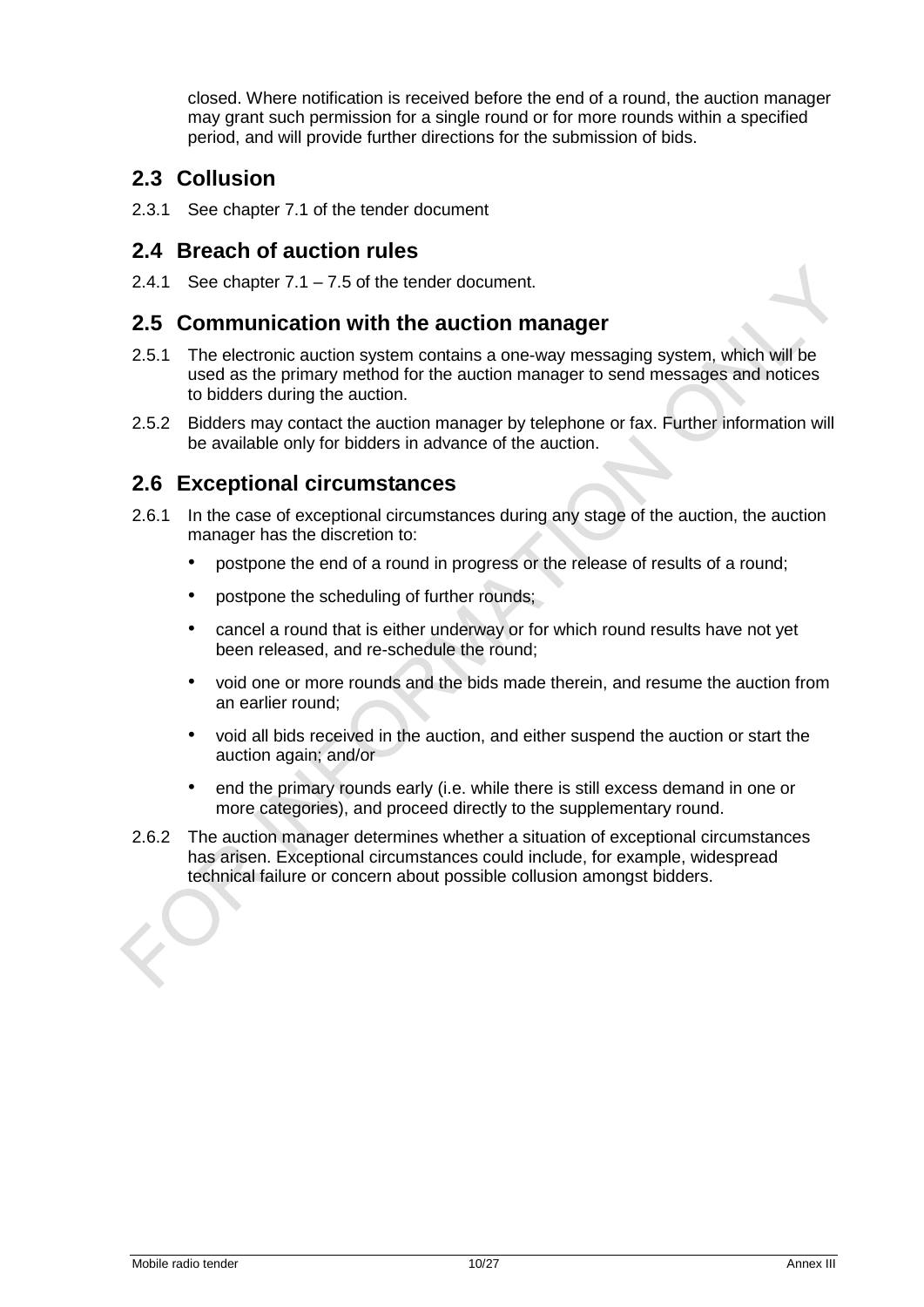# <span id="page-10-0"></span>**3 Principal stage**

## <span id="page-10-1"></span>**3.1 General**

3.1.1 The principal stage includes only categories A to J. Any reference to 'categories' in the remainder of this section is to categories A to J only.

## <span id="page-10-2"></span>**3.2 Primary rounds**

#### **Primary round structure**

- 3.2.1 The primary rounds follow a clock auction format. The auction proceeds in discrete rounds, with all bidders making bids within the same fixed time window (subject to the provisions for extensions, described further below).
- 3.2.2 In any given primary round, one bid for a single package of lots across categories A to J can be made by each bidder, with the bid amount being determined through the prevailing clock prices in the respective categories (i.e. the price per lot in that category set by the auction manager). Bids are submitted for a package of lots, and each bid will only be considered in its entirety and will not be subdivided.

#### **Schedule for primary rounds**

- 3.2.3 Primary rounds are scheduled at the auction manager's discretion.
- 3.2.4 There is no minimum or maximum length for a primary round. However, the auction manager does not anticipate running primary rounds of less than 15 minutes or greater than two hours. Subject to the constraints implied by Rule [3.2.7,](#page-10-3) the duration between primary rounds is discretionary and may be varied by the auction manager without notification.
- 3.2.5 All primary rounds will be scheduled between 9.00 and 18.00 hours on Swiss business days.
- 3.2.6 There is no upper bound on the number of primary rounds per day, although the auction manager does not anticipate running more than eight primary rounds in a single day.
- <span id="page-10-3"></span>3.2.7 Bidders will be notified of the start time of a primary round at least 15 minutes in advance. With the start time of the next primary round, each bidder will also be informed about:
	- the duration of the primary round;
	- the clock prices for each category;
	- the bidder's eligibility to bid in the primary round (expressed as a number of eligibility points); and
	- their number of remaining extension rights.

#### **Bid submission**

- 3.2.8 All lots in the categories A to J are available for bidding in each primary round.
- 3.2.9 In each primary round, an applicant may submit only one bid.
- 3.2.10 A bid specifies the number of lots in each of the categories that a bidder wishes to acquire at the prevailing clock prices. Subject to the constraints arising from the application of Rules [1.5.1](#page-6-3) and [3.2.17](#page-11-2) a package may include any combination of lots.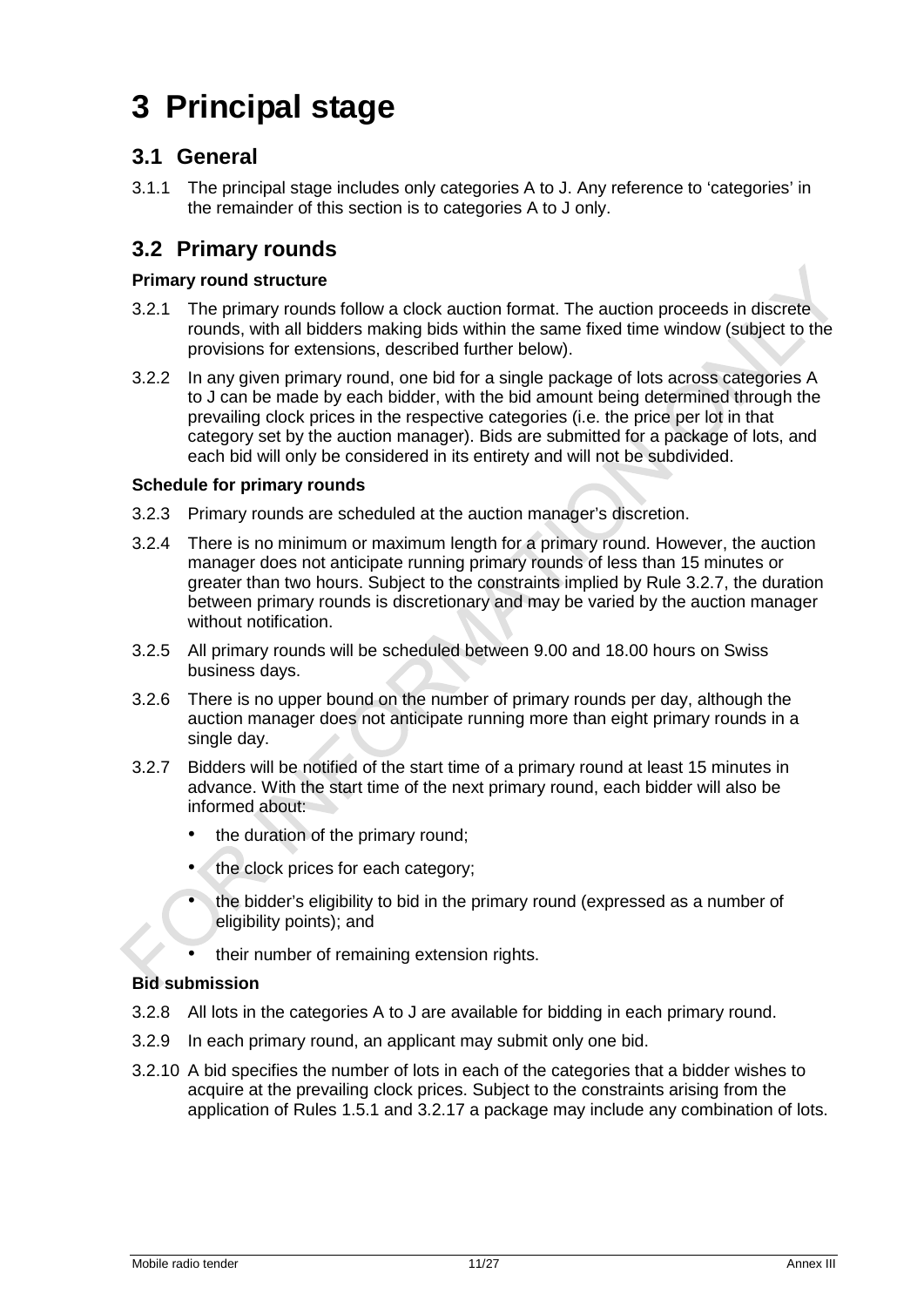- 3.2.11 To enter a bid, bidders select the number lots that they wish to acquire in each of the categories using the drop down boxes provided on the electronic bid form.
- 3.2.12 The amount of a bid is determined as follows:
	- for each category the number of lots in that category included in the bid will be multiplied by the relevant clock price for that category; and
	- these values will be added up across all lot categories.

It is not possible for bidders to choose the amount of a bid during the primary rounds.

- 3.2.13 Bid submission follows the two-step process described in Section [2.2](#page-8-2)
- 3.2.14 In the first primary round, each bidder must submit a bid for a package containing at least one lot from any of the categories A to J. In subsequent rounds, bidders have the option to submit a 'zero bid', i.e. to bid for an empty package containing no lots in any of the categories A to J (Note: according to 3.2.18 the current amount of eligibility points will be set to "0" in this case).
- 3.2.15 If a bidder fails to submit a bid within the round or within an extension period granted to that bidder (see Rule [3.2.29](#page-12-0) f.) the auction system will automatically enter a zero bid on the bidder's behalf.

#### **Activity rules**

- <span id="page-11-0"></span>3.2.16 The activity associated with a bid is the sum total of the eligibility points of all lots included in the bid and is calculated as follows:
	- for each category A to J the number of lots selected in that category included in the bid will be multiplied by the eligibility points per lot for that category; and
	- these values will be added up across all lot categories A to J.
- <span id="page-11-2"></span>3.2.17 In each primary round, a bidder may submit a bid with an activity level less than or equal to its current eligibility for the categories A to J, and in accordance with the provisions of Rule [1.5.1.](#page-6-3)
- 3.2.18 The total eligibility of a bidder for the first primary round is calculated in accordance with Rule [1.4.9.](#page-6-2) For each subsequent primary round, each bidder's eligibility is equal to that bidder's activity in the previous primary round. Thus, over successive primary rounds, a bidder's eligibility can stay the same or fall, but can never increase.
- 3.2.19 The electronic auction system will not allow bidders to submit a bid whose activity exceeds the bidder's eligibility or is in violation of the spectrum caps set out in Rule [1.5.1.](#page-6-3) In this case, bidders will be required to return to the bid form to revise their bid.
- 3.2.20 The electronic auction system will also warn bidders if their bid would result in a reduction of their eligibility for the next round. In this case, bidders will be able to return to the bid form to revise their bid.
- <span id="page-11-1"></span>3.2.21 As the primary rounds progress, bidders may switch eligibility between categories of lots. Therefore, it is possible that a bidder's activity in one or more categories may increase, provided that the bidder's activity in other categories is sufficiently reduced.

#### **Validity of bids**

- 3.2.22 Each bid submitted is considered valid and represents a binding commitment to buy the specified package of lots at the specified bid amount.
- 3.2.23 A bid remains valid until it is replaced by a higher bid for the same package by the same bidder in a subsequent primary or supplementary round, or it is voided by the auction manager pursuant to Rule [2.4.1.](#page-9-4)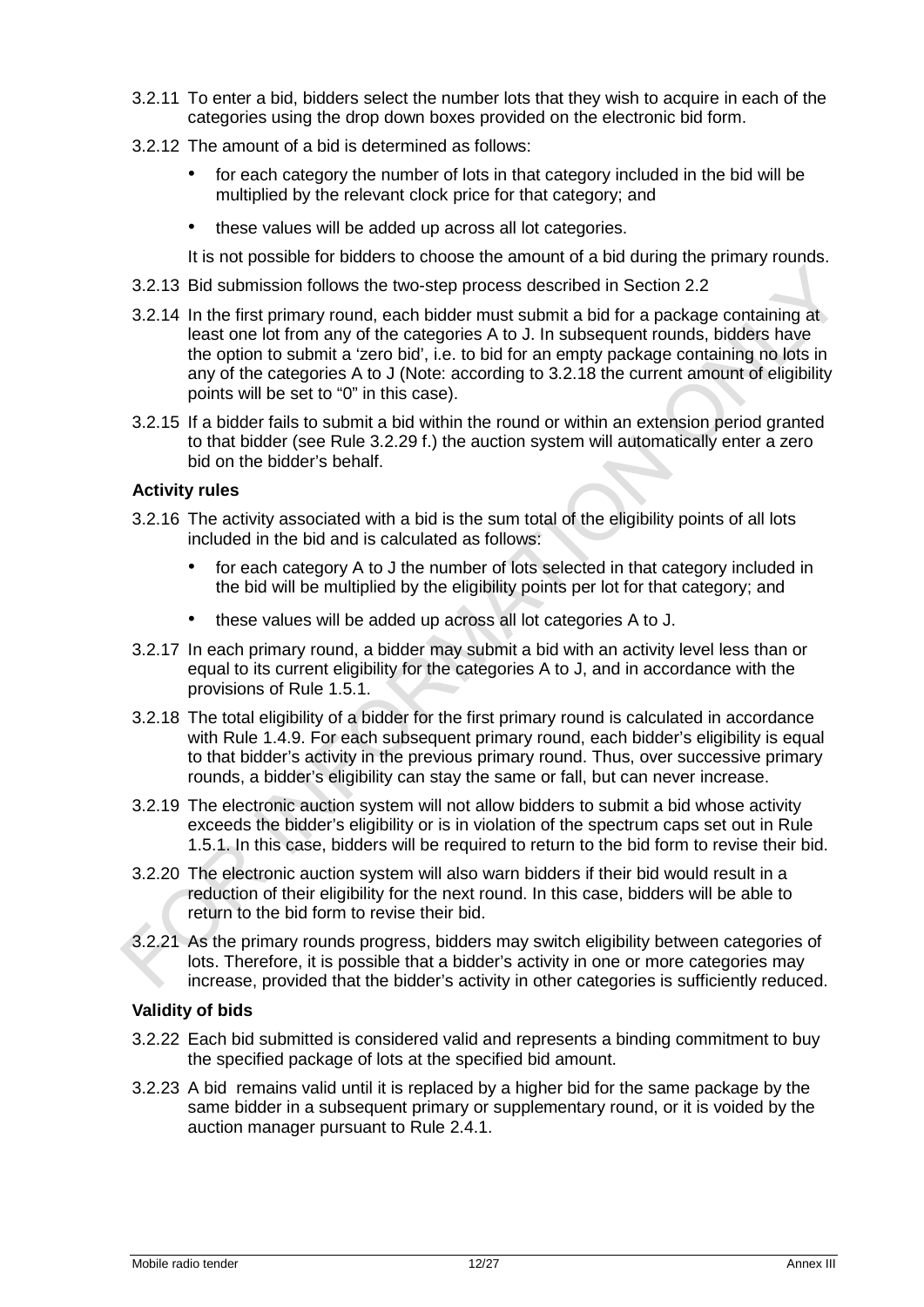#### **Clock prices**

- 3.2.24 In the first primary round, the clock price for each of the categories A to J will be set equal to the reserve price for that category. In subsequent primary rounds, the clock price for a particular category will be increased if in the previous round demand for lots in that category has exceeded supply.
- 3.2.25 Excess demand in a category exists where the number of lots in that category across all valid bids is greater than the number of lots available in that category.
- 3.2.26 For categories in which there is no excess demand, the clock price will remain unchanged.
- 3.2.27 For the avoidance of doubt, it is not possible for the clock price for any category to fall during the primary rounds.
- 3.2.28 In each of the categories A to J, the amount by which the clock price is increased in the case of excess demand is set at the auction manager's discretion, and may vary across categories and across primary rounds. However, the clock price will not increase by more than 100% from one primary bid round to the next. Clock prices will be given in units of CHF 1,000.

#### **Extension rights**

- <span id="page-12-0"></span>3.2.29 An extension right allows a bidder additional time in which to submit a bid during a primary round. In the event that a bidder with non-zero eligibility and one or more remaining extension rights fails to submit a bid during a primary round, the round will automatically be extended for that particular bidder, and one of its remaining extension rights deducted. The electronic auction system will automatically extend the time within which that bidder can submit a bid by 30 minutes from the scheduled end of the round.
- 3.2.30 The extension period ends 30 minutes after the scheduled end of the round, or once all bidders who are using extensions have successfully submitted their bids, whichever is the earlier.
- 3.2.31 Bidders who have already submitted a bid during the round cannot take any further action during the extension period; they will be informed that the round has been extended and should wait for the announcement that the extension period has ended.
- 3.2.32 Bidders who have not submitted a bid during the primary round and have no remaining extension rights will not be able to enter a bid during the extension period, and a zero bid will be entered automatically on their behalf.
- 3.2.33 Each bidder starts the primary rounds with two extension rights.
- 3.2.34 Additional extension rights for the primary rounds may be granted either to all bidders or to individual bidders at the auction manager's absolute discretion. Additional extension rights can only be granted in the periods between primary rounds. They cannot be granted during a primary round.
- 3.2.35 Extension rights are provided to bidders in order to protect them from unforeseen circumstances that would prevent them from entering a bid during a primary round. Extensions are intended to provide a safeguard against effects of technical failures, rather than to provide bidders with extra time to consider their decisions.
- 3.2.36 A bidder may notify the auction manager that it is unable to submit a bid during a primary round and is likely to require an extension period; notification is not mandatory but would assist administration of the process.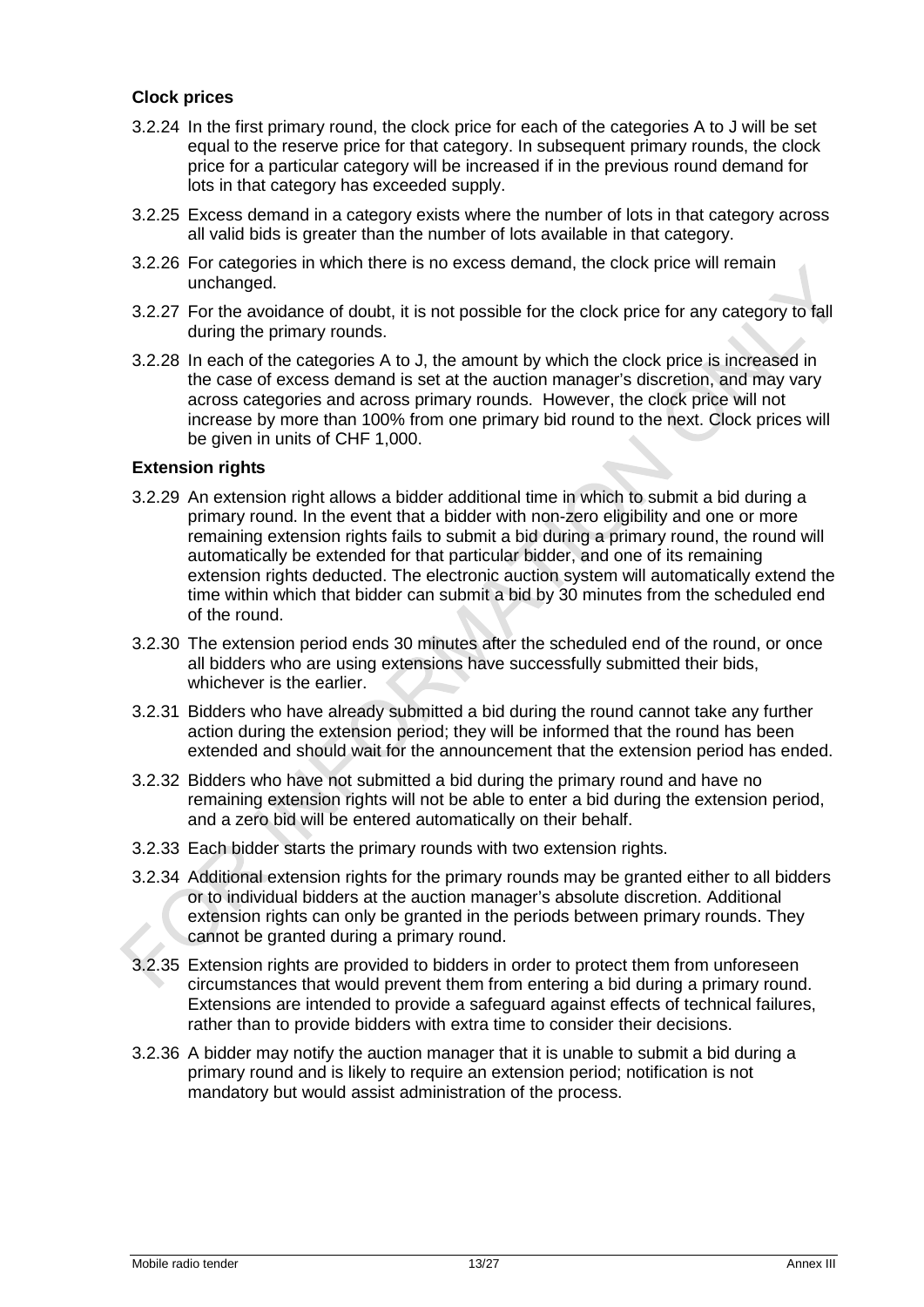#### **Information available during the primary rounds**

- 3.2.37 Before the start of the first primary round, each bidder will be informed about its own initial eligibility. This information will not be provided to other bidders.
- 3.2.38 At the end of each primary round, the auction manager will release to each bidder information about:
	- the aggregate demand for lots in each category; and
	- the bidder's own bids, their eligibility in the next round, the total amount of the bidder's highest bid in the auction to date, and how many extension rights the bidder has remaining.
- 3.2.39 No information will be released about the individual bids submitted by other bidders.
- 3.2.40 The electronic auction system includes a history function that will allow bidders to view and download information about aggregate demand by category, clock prices, and their own bids in previous rounds.

#### **End of the primary rounds**

- 3.2.41 The primary rounds end after a round in which there has been no excess demand for lots in any of the categories. At this point, the auction manager will announce that the primary rounds have finished and that the auction will progress to the supplementary round.
- 3.2.42 In addition, following the close of a primary round, the auction manager may announce that it is ending the primary rounds early (i.e. while demand is still above supply in one or more of the categories). In this case, the auction will proceed directly to the supplementary round, and there will be no further primary rounds.
- 3.2.43 The auction manager will only terminate the primary rounds early if it believes that proceeding directly to the supplementary round at this time is in the general interest of running an efficient award process.

#### <span id="page-13-0"></span>**3.3 The supplementary round**

#### **Supplementary round structure**

- 3.3.1 The supplementary round consists of a single round of bidding that follows the primary rounds.
- 3.3.2 Bidders may submit a number of bids for packages of lots across categories A to J, subject to any restrictions resulting from the bids they have made in the primary rounds.
- 3.3.3 The supplementary round provides an opportunity for bidders to:
	- submit bids for packages of lots that they are willing and eligible to bid for, but on which they did not bid in the primary rounds; and
	- increase their bids for packages that they have bid for in the primary rounds.
- 3.3.4 Unlike in the primary rounds, bid amounts are discretionary and can be freely chosen by the bidder subject to a minimum and in some cases a maximum as determined through Rule [3.3.21.](#page-14-0)
- 3.3.5 All bids received from bidders in both the primary rounds and the supplementary round are then considered together to determine the winners of the principal stage, and the base prices to be paid by winning bidders.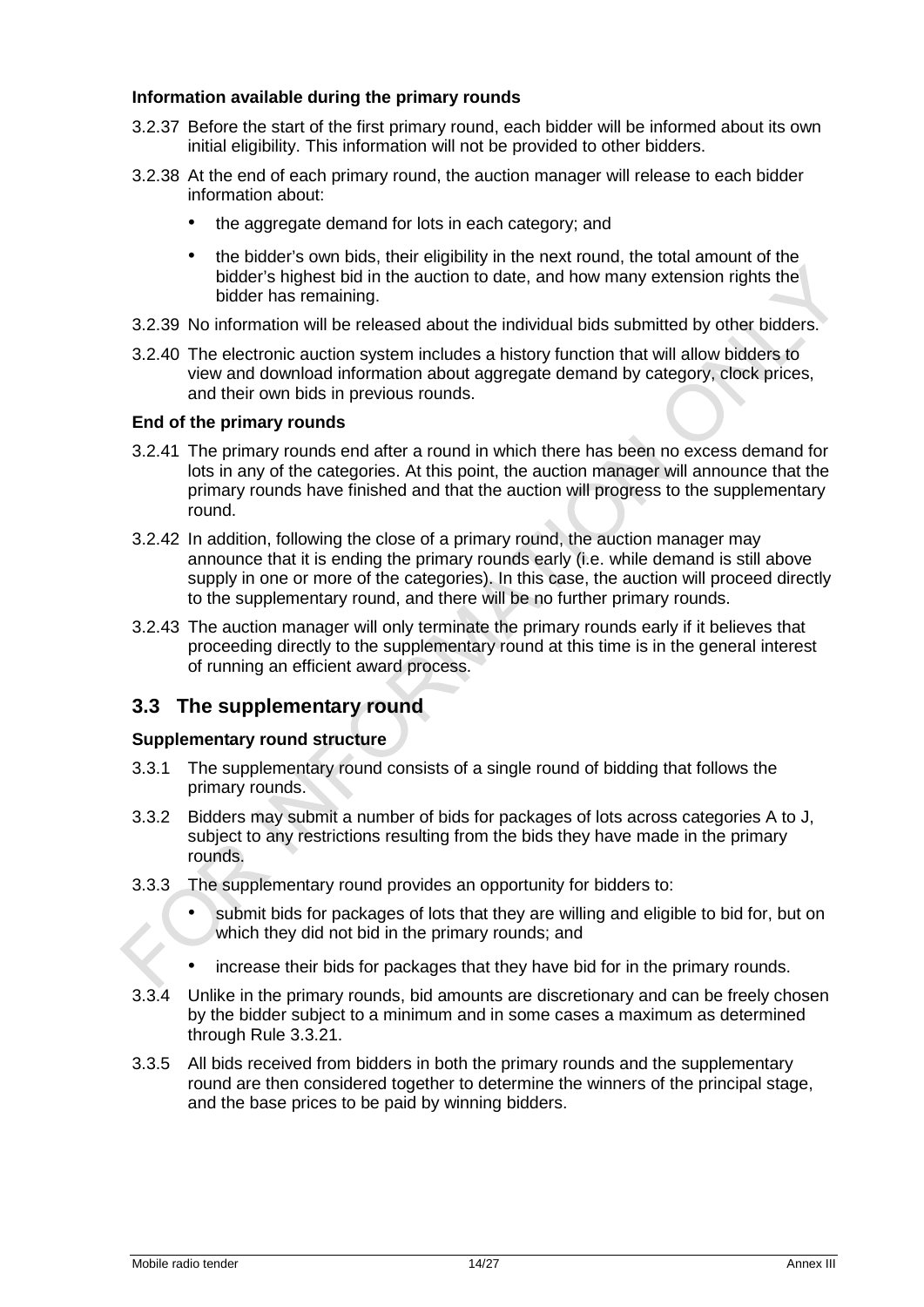#### **Schedule for supplementary round**

- 3.3.6 The start time and duration of the supplementary round will be announced by the auction manager after the completion of the primary rounds.
- 3.3.7 There will be at least one clear business day between the last primary round and the start of the supplementary round.
- 3.3.8 The auction manager has discretion over the time and duration of the round. However, the auction manager anticipates that the round will take place between 9.00 and 18.00 hours on a single business day, and last for at least 4 hours and no more than 6 hours.
- 3.3.9 A single extension right will be available to all bidders in the supplementary round. The extension period will not be longer than 30 minutes.

#### **Bid submission**

- 3.3.10 All lots in categories A to J are available for bidding in the supplementary round.
- 3.3.11 A bidder may submit only one bid form in the supplementary round.
- 3.3.12 A bid form may consist of bids for up to 3000 packages (including those packages on which bids were submitted during the primary rounds). Each package may contain a number of lots in one or more of categories A to J. Subject to the provisions of Rule [1.5.1,](#page-6-3) and subject to the activity associated with the bid being not higher than the bidder's initial eligibility, a package may include any combination of lots.
- 3.3.13 To complete a bid form, a bidder selects the lots that it wishes to include in each package bid using the tools provided in the electronic auction system.
- 3.3.14 The amount of each supplementary bid is discretionary, subject to the restrictions set out in Rules [3.3.18](#page-14-1) to [3.3.21.](#page-14-0) All supplementary bids must be in units of CHF1,000.
- 3.3.15 Bid submission will follow the two-step process described in Section [2.2.](#page-8-2) The electronic auction system will not allow bidders to submit a bid form that contains invalid bids. If a bid is rejected by the electronic auction system, the bidder will be able to return to the bid form to revise its bid.

#### **Validity of supplementary bids**

- <span id="page-14-2"></span>3.3.16 Each bid submitted as part of a valid bid form is valid and represents a binding commitment to buy the specified package of lots at the specified bid amount.
- 3.3.17 A bid identified as valid under paragraph [3.3.16](#page-14-2) remains valid unless it is voided pursuant to Rule [2.4.1.](#page-9-4)

#### **Restrictions on bid amounts for supplementary bids**

- <span id="page-14-1"></span>3.3.18 Bidders may submit at most one supplementary bid for any package of lots for which they submitted a primary bid. Any such supplementary bid must exceed the highest bid made by that bidder in the primary rounds for that package of lots.
- 3.3.19 Bidders may also submit supplementary bids for packages of lots for which they had initial eligibility at the start of the auction, but for which they did not make primary bids. Bidders may submit only one supplementary bid for each such package.
- <span id="page-14-0"></span>3.3.20 All supplementary bids must be no less than the sum of the reserve prices for the component lots within the package.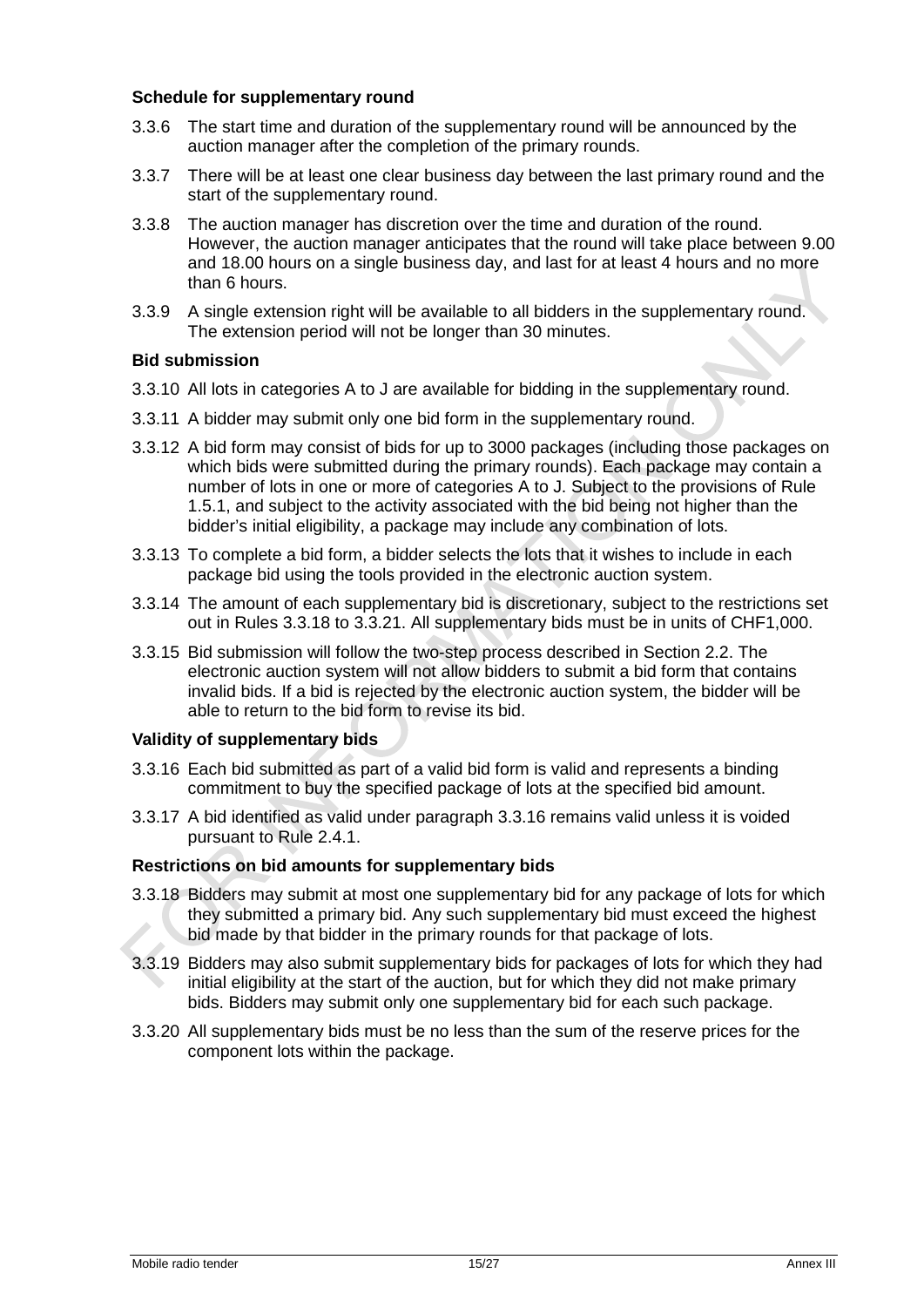- 3.3.21 All supplementary bids must comply with the following constraints:
	- Each bidder has a 'final primary bid'. This is the most recent, non-zero primary round bid submitted by that bidder. If a bidder submitted its final primary bid in the last primary round, the supplementary bid the bidder can make for this package is uncapped.
	- If a bidder's final primary bid was submitted in any primary round other than the last primary round, then the bidder's supplementary bid for this package is capped according to the prevailing prices for the component lots in the last primary round for which the bidder was eligible to bid for this package (i.e. the round immediately after the one in which the bidder submitted its final primary bid).
	- All other supplementary bids (i.e. bids for packages other than a bidder's final primary bid) are subjected to a relative cap. Specifically, the supplementary bid for any other package X has a relative cap calculated as follows:
		- a) the bidder was last eligible to bid for X in round n;
		- b) in round n, the bidder's primary bid was for package Y;
		- c) the supplementary bid for X cannot exceed the bid for Y (i.e. the supplementary bid for Y or the primary round bid if no supplementary bid) plus the price difference between the price of package X and package Y in round n.

Thus, all caps in the supplementary round are effectively linked to the supplementary bid for the final primary bid package.

#### **Winner determination**

- 3.3.22 Following the close of the supplementary round, the auction manager will determine the combination of winning bids.
- <span id="page-15-0"></span>3.3.23 The combination of winning bids is the combination of valid bids submitted in the primary and supplementary rounds that, taken together, have the greatest total value, subject to the conditions that:
	- In each category, no more lots are awarded than are available in that category; and
	- at most one bid is accepted from each bidder.
- 3.3.24 The combination of bids that meets these criteria will be determined algorithmically.
- <span id="page-15-1"></span>3.3.25 If more than one set of bids meeting the conditions in rule [3.3.23](#page-15-0) have the equal highest value, the set of bids amongst those with the equal highest value that includes the most winning bidders will be declared the winning combination of bids.
- 3.3.26 If the preceding Rule [3.3.25](#page-15-1) does not identify a single winning combination, one of the potential winning combinations identified by Rule [3.3.25](#page-15-1) will be picked by the electronic auction system using a process of random selection.

#### **Base price determination**

- 3.3.27 Each winning bid has an associated base price. A base price is an overall price for the entire package of lots in the winning bid. A separate base price is determined for each winning bid (and thus for each winning bidder).
- 3.3.28 Base prices are calculated such that each winning bidder, and each group of winning bidders jointly, pay the minimum amount that they could have bid without changing the outcome of the winner determination process.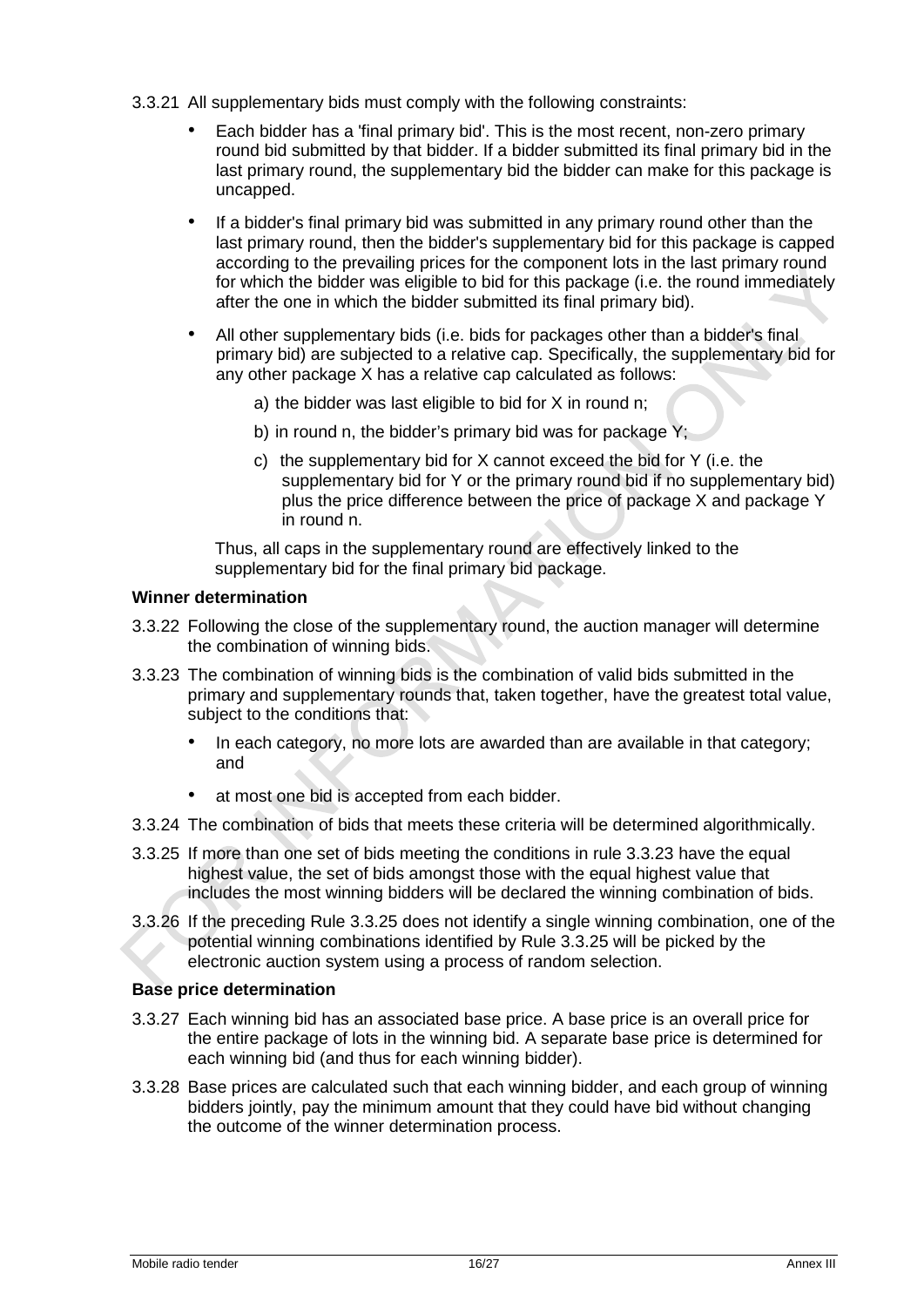- 3.3.29 Base prices are determined jointly for all winners in a single calculation. A unique set of base prices is found by applying the following conditions:<sup>[4](#page-16-0)</sup>
	- **First condition:** the base price of a winning bid must be greater than or equal to the total reserve prices of the lots in the package associated with that winning bid, but less than or equal to the winning bid amount.
	- **Second condition:** the set of base prices must be sufficiently high that there is no alternative bidder, or group of bidders, prepared to pay more than any winner or group of winners. If there is only one set of base prices that meet the first and second conditions, this determines the base prices for the principal stage.
	- **Third condition:** If there are many sets of base prices that fulfil the first and second condition, the set(s) of base prices that minimise(s) the sum of base prices across winning bidders is selected. If there is only one set of base prices satisfying these three conditions, this determines the base prices for the principal stage.
	- **Fourth condition:** If there are many sets of base prices that satisfy the first three conditions, the set of base prices that minimise the sum of squares of differences between the base prices for each winner and the individual opportunity cost for that winner is selected.<sup>[5](#page-16-1)</sup>

These conditions characterise a unique base price for each winning bidder that is no more than their winning bid and is at least the reserve price for that package. Finally, if these base prices are not amounts in units of CHF1,000 they are rounded up to the nearest CHF1,000.

#### **End of the principal stage**

3.3.30 Once the auction manager has determined the winning bids and the base prices, the outcome of the principal stage will be announced to bidders. The following information will be released to all bidders:

The number of lots won by the appropriate bidder in each of the categories A to J. This information will not be released to other bidders..

3.3.31 In addition, each winning bidder will be told the base price that applies to their own winning bid. This information will not be released to other bidders.

<span id="page-16-0"></span><sup>&</sup>lt;sup>4</sup> An algorithmic description of the process for the calculation of base prices is provided on the OFCOM website

<span id="page-16-1"></span> $5$  The opportunity cost for a winner is defined as the higher of either the sum of reserve prices of the lots included in its winning package or the amount of its winning bid less the difference between the total of all winning bids in the winning combination and the value of bids determined in the same manner but for the case in which all of the bids of the winner were excluded.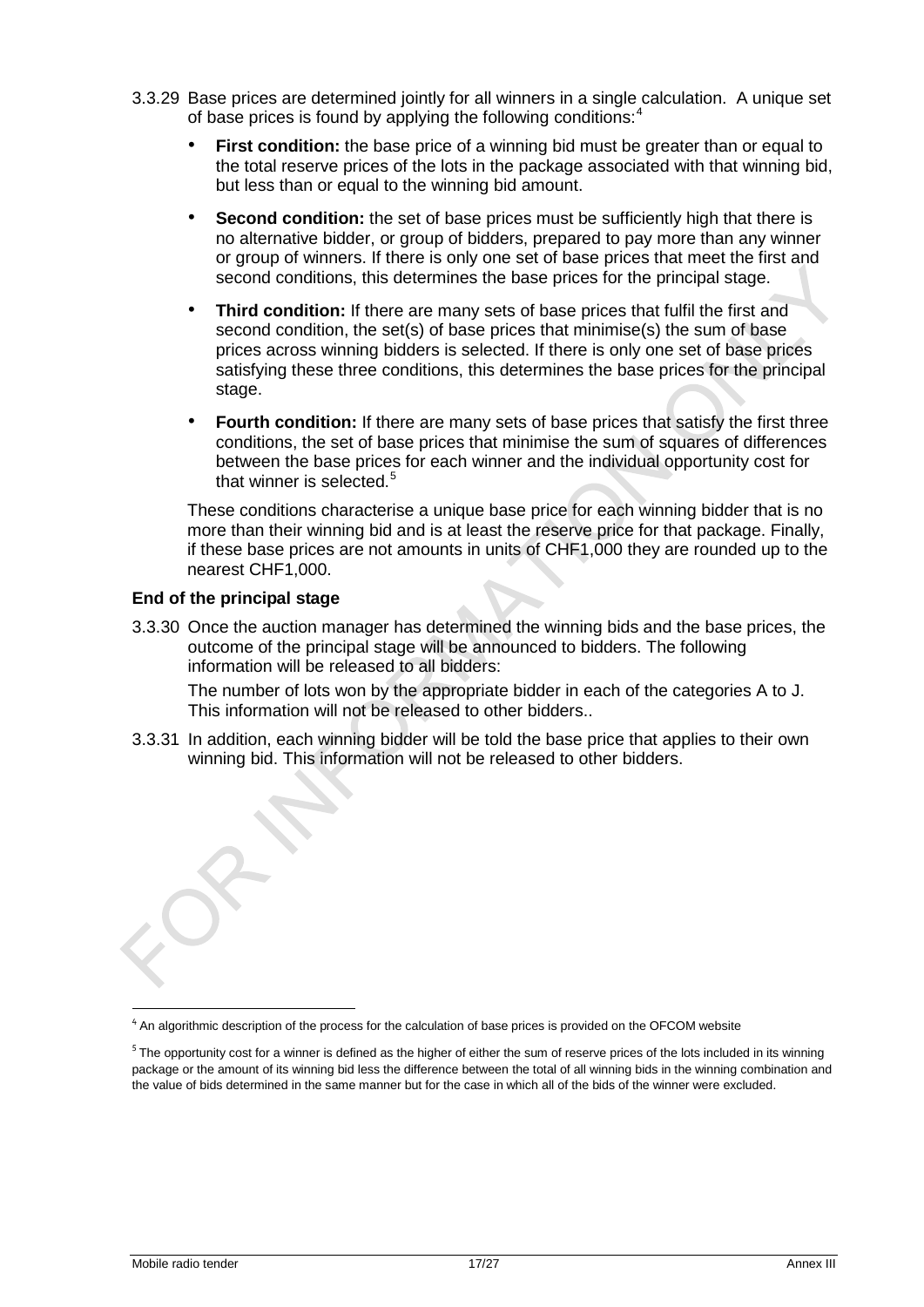# <span id="page-17-0"></span>**4 The assignment stage**

## <span id="page-17-1"></span>**4.1 General**

4.1.1 The assignment stage includes only categories A to J. Any reference to 'categories' in the remainder of this section is to categories A to J only.

## <span id="page-17-2"></span>**4.2 Assignment round structure**

- 4.2.1 The purpose of the assignment stage is to determine how the available frequencies in each of the spectrum bands are to be assigned to the winning bidders. Table 4-1 provides an overview of the categories associated with each spectrum band.
- 4.2.2 It is possible that some or all lots in some spectrum bands may be unallocated at the end of the principal stage. Any unallocated lots will be placed contiguously as described below in Table 4-1.
- 4.2.3 The assignment stage consists of a single round of bidding in which bidders submit sealed bids for their preferred frequency assignments in each of the spectrum bands. Even though all assignment bids are submitted simultaneously, assignment bids are evaluated separately for each spectrum band.
- 4.2.4 If there is only one winning bidder in a spectrum band, then no assignment bids are required for that spectrum band. In this case, the single winner will be assigned frequencies in accordance with the rules on the placement of unallocated lots as set out below. No additional price will be due for the assignment of frequencies in a spectrum band where there is only one winning bidder.
- 4.2.5 There are particular procedures for each category, which are described in Table 4-1 below. For the avoidance of doubt, licensees in categories C, E and G may not receive the same frequency assignment for the entirety of the duration of their licences.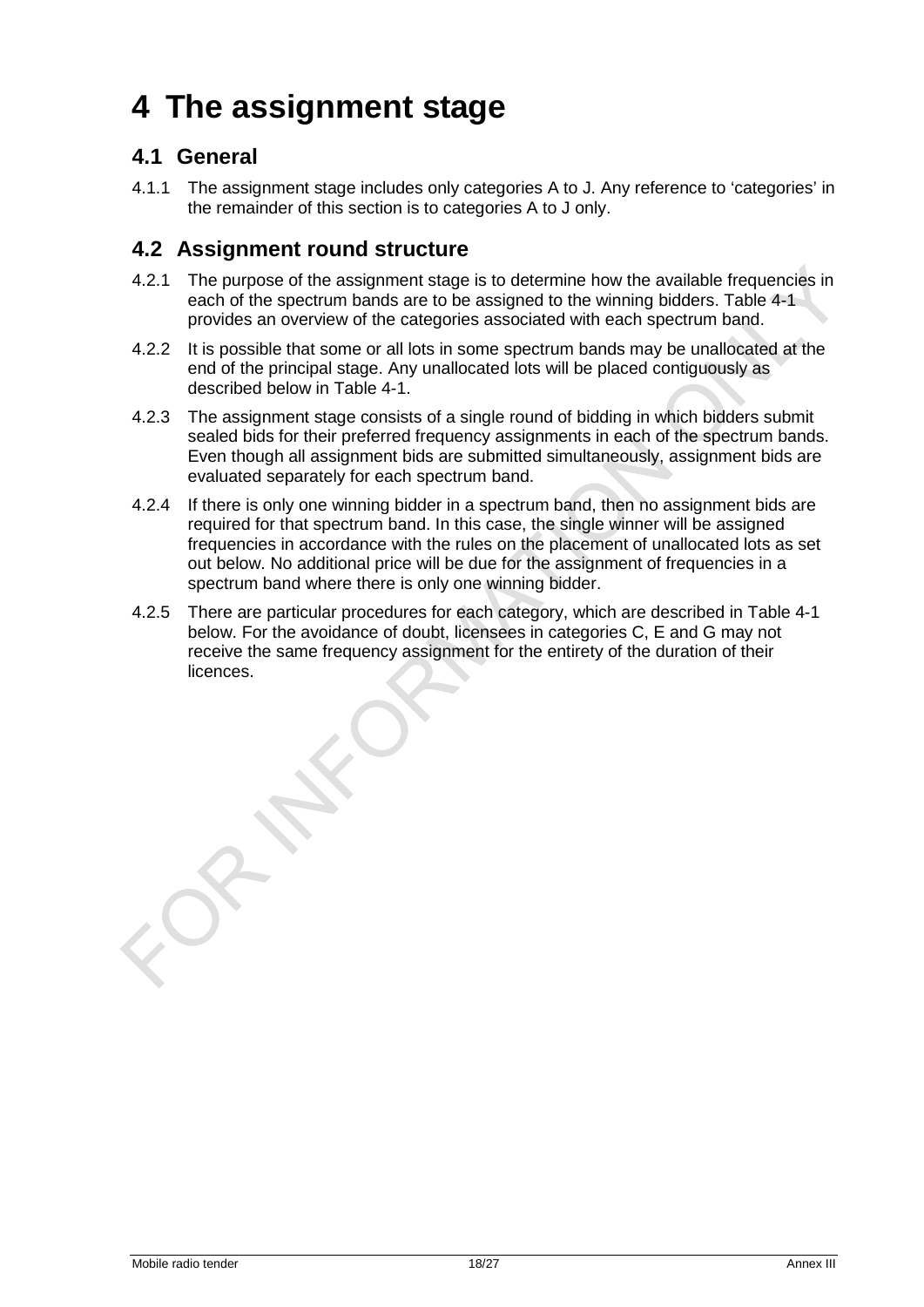| <b>Spectrum band</b>                                          | <b>Associated</b><br>categories | <b>Placement of any</b><br>unallocated lots                                                                                                                                                                                                                                                                                                                                                                                                                                 | <b>Assignment procedure</b>                                                                                                                                                                                                                                                                   |  |
|---------------------------------------------------------------|---------------------------------|-----------------------------------------------------------------------------------------------------------------------------------------------------------------------------------------------------------------------------------------------------------------------------------------------------------------------------------------------------------------------------------------------------------------------------------------------------------------------------|-----------------------------------------------------------------------------------------------------------------------------------------------------------------------------------------------------------------------------------------------------------------------------------------------|--|
| 800MHz band:<br>791-821MHz paired<br>with 832-862MHz          | Category A                      | Any unallocated lots will be<br>placed immediately above<br>791MHz paired with<br>832MHz                                                                                                                                                                                                                                                                                                                                                                                    | Assignment of the up to six lots<br>awarded in the principal stage<br>for the licence duration.                                                                                                                                                                                               |  |
| 900MHz band:<br>880-915MHz paired<br>with 925-960MHz.         | Category B                      | Any unallocated lots will be<br>placed immediately above<br>880MHz paired with<br>925MHz. If, as a result of<br>the application of the<br>restrictions in Annex VII,<br>this should result in there<br>being no possible<br>allocation variant,<br>unallocated blocks will be<br>arranged in one or two<br>contiguous blocks above<br>880 MHz paired with<br>925MHz and/or directly<br>below 925 MHz paired with<br>960 MHz.                                                | Assignment of the up to seven<br>lots awarded in the principal<br>stage for the time period from<br>1.1.2015 $^6$ and 1.1.2016 <sup>7</sup> to<br>31.12.2028.                                                                                                                                 |  |
| 1800MHz band:<br>1710-1785MHz<br>paired with 1805-<br>1880MHz | Category C and D                | Any unallocated lots for<br>the period from 1.1.2014 to<br>31.12.2028 will be placed<br>immediately below<br>1785MHz paired with<br>1880MHz. If, as a result of<br>the application of the<br>restrictions in Annex VII.<br>this should result in there<br>being no possible<br>allocation variant,<br>unallocated blocks will be<br>arranged in one or two<br>contiguous blocks below<br>1785 MHz paired with<br>1880 MHz and/or above<br>1710 MHz paired with<br>1805 MHz. | The assignment of the category<br>C lot from 2011 to 31.12.2013,<br>is [1767.1-1775.7 MHz paired<br>with 1862.1-1870.7 MHz].<br>The Assignment of up to 14 lots<br>in categories C and D <sup>8</sup> from<br>1.1.2015 $^6$ and from 1.1.2016 $^7$<br>to 31.12.2028 is determined<br>jointly. |  |

#### **Table 4-1: Assignment procedure and placement of unallocated lots**

 $\overline{a}$ 

<span id="page-18-0"></span><sup>6</sup> Latest time for the start of unrestricted utilisation in Switzerland, excluding the regions of Basel and Geneva

 $^7$  Latest time for the start of unrestricted utilisation in Switzerland in the regions of Basel and Geneva

<span id="page-18-2"></span><span id="page-18-1"></span> $8$  These 14 generic lots will be concretised by the 15 physical frequency blocks C/D1 – C/D 15 according to Annex II.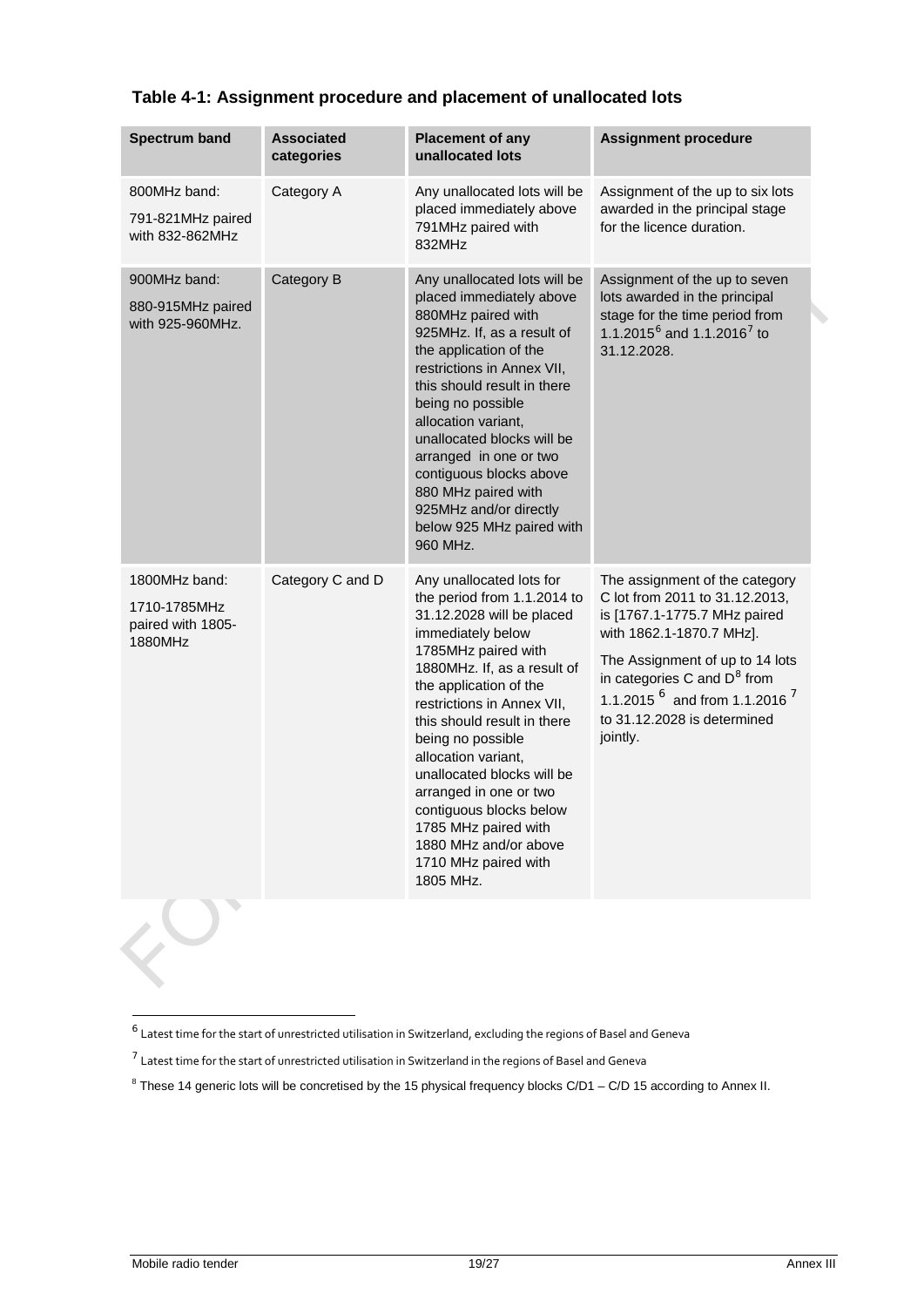| <b>Spectrum band</b>                                         | <b>Associated</b><br>categories | <b>Placement of any</b><br>unallocated lots                                                                                                   | <b>Assignment procedure</b>                                                                                                                                                                                 |
|--------------------------------------------------------------|---------------------------------|-----------------------------------------------------------------------------------------------------------------------------------------------|-------------------------------------------------------------------------------------------------------------------------------------------------------------------------------------------------------------|
| 2.1GHz unpaired<br>band:<br>1900-1920MHz                     | Category E and F                | Any unallocated lots for<br>the period from 1.1.2017 to<br>31.12.2028 will be placed<br>immediately below                                     | The assignment of the category<br>E lot from 2011 to 31.12.2016, is<br>[1900.1-1905.1 MHz].                                                                                                                 |
|                                                              |                                 | 1920MHz.                                                                                                                                      | The Assignment of up to four<br>lots in categories E and F from<br>1.1.2017 to 31.12.2028 is<br>determined jointly.                                                                                         |
| 2.1GHz 1965-<br>1980MHz paired<br>with 2155-<br>2170MHz.     | Category G                      | Any unallocated lots for<br>the period from $2011 -$<br>31.12.2016 will be placed<br>immediately below<br>1980MHz paired with<br>2170MHz.     | The assignment determines<br>placement of up to three lots<br>from 2011 to 31.12.2016 in<br>1964.9-1979.7 MHz paired with<br>2154.9-2169.7 MHz.                                                             |
| $2.1$ GHz:<br>1920-1980MHz<br>paired with 2110-<br>2170MHz   | Category G and H                | Any unallocated lots for<br>the period from $1.1.2017 -$<br>31.12.2028 will be placed<br>immediately above<br>1920MHz paired with<br>2110MHz. | The Assignment of up to 12 lots<br>in categories G and H from<br>1.1.2017 - 31.12.2028 is<br>determined jointly.                                                                                            |
| 2.6GHz band:<br>2500-2570MHz<br>paired with 2620-<br>2690MHz | Category I                      | Any unallocated lots will be<br>placed immediately below<br>2570MHz paired with<br>2690MHz.                                                   | Assignment of up to 14 lots<br>awarded in the principal stage<br>for the licence duration.                                                                                                                  |
| 2.6GHz unpaired<br>band:<br>2570-2615MHz                     | Category J                      | Any unallocated lots will be<br>placed immediately below<br>2615MHz.                                                                          | Assignment of up to three lots<br>awarded in the principal stage<br>for the licence duration.                                                                                                               |
|                                                              |                                 |                                                                                                                                               | The common winner of the<br>assignments at 2600-2615MHz<br>(J3) and 2500-2505MHz and I1<br>(2620-2625MHz)) will also be<br>awarded 2615-2620MHz, which<br>is subject to given restrictions on<br>its usage. |

## <span id="page-19-0"></span>**4.3 Schedule for assignment round**

- 4.3.1 The start time and duration of the assignment round will be announced by the auction manager after the completion of the principal stage.
- 4.3.2 There will be at least one clear business day between the supplementary round and the assignment round.
- 4.3.3 The auction manager has discretion over the time and duration of the round. However, the auction manager anticipates that the round will take place between 9.00 and 18.00 hours on a single business day, and last for at least 2 hours.
- 4.3.4 A single extension right will be available to all bidders in the assignment round. The extension period will not be longer than 30 minutes.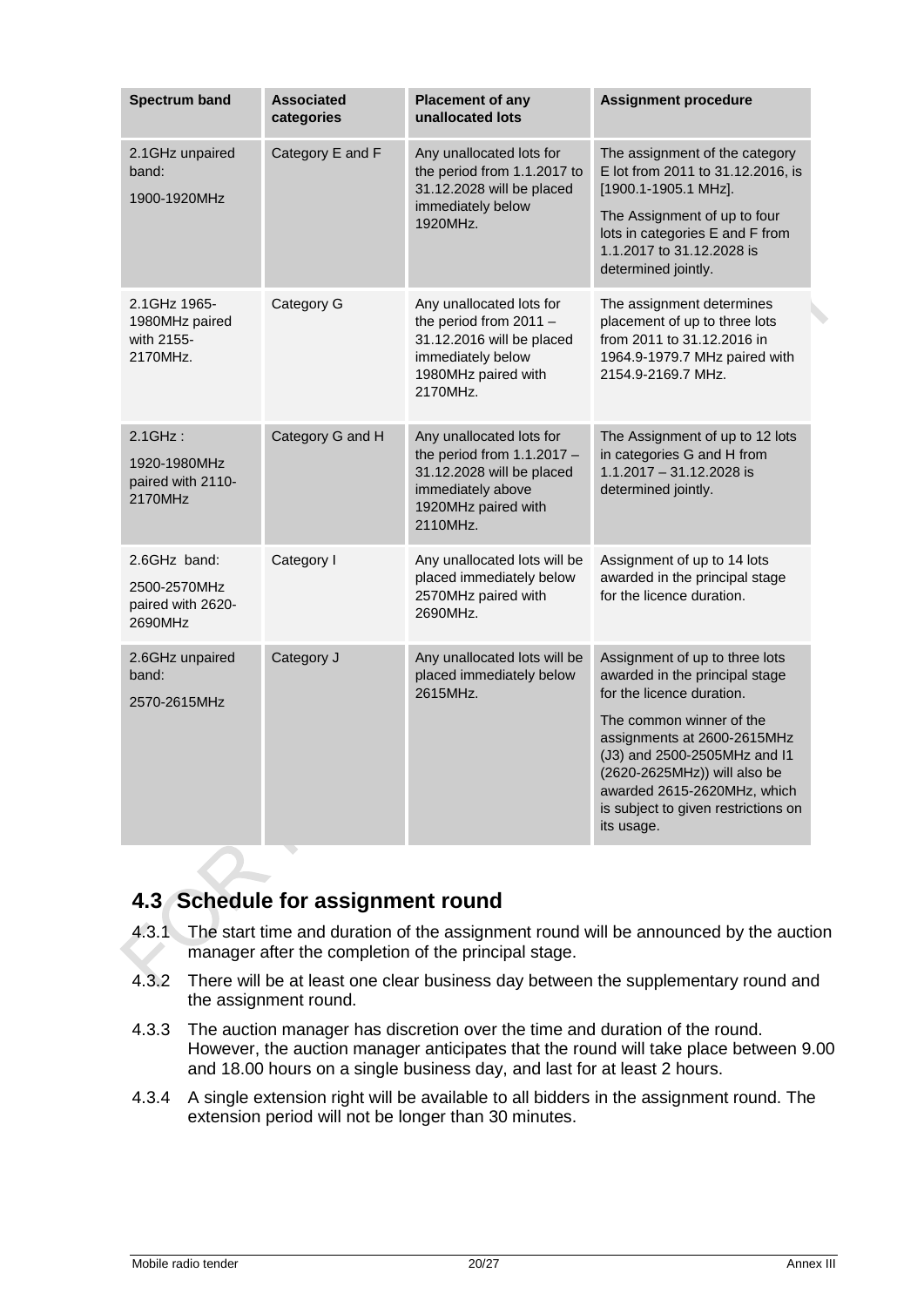## <span id="page-20-0"></span>**4.4 Bid options for the assignment round**

- 4.4.1 Winning a certain number of lots within one of the categories A to J in the principal stage entails both a right and an obligation to purchase one of the corresponding frequency assignment options presented to that bidder in the assignment bid round.
- 4.4.2 Bidders are invited to submit bids for specific frequency assignment options as determined by the auction manager as follows:
- 4.4.3 For each of the spectrum bands where there are two or more winning bidders, the auction manager will determine a set of frequency assignment options available to each bidder. Specifically, for each bidder in each spectrum band, the auction manager will identify an exhaustive list of packages of contiguous frequencies consistent with the following conditions:
	- the number of lots in each option equals the number of lots that the bidder won in the principal stage;
	- any option for assigning frequencies to a particular bidder is consistent with all other winners in the same spectrum band receiving contiguous spectrum; and
	- Unallocated blocks of frequencies within a frequency band will be arranged in the spectrum as described in Table 4 1.
- 4.4.4 The auction manager also reserves the right to limit the assignment options to ensure anequal distribution of preferential channels in the 900MHz and 1800MHz bands, if possible.

## <span id="page-20-1"></span>**4.5 Bid submission**

- 4.5.1 In the assignment round, participating bidders should submit a bid form, according to the two-step process described in Section [2.2.](#page-8-2)
- 4.5.2 For each bidder, their bid form will provide a list of all frequency assignment options available to them in each of the spectrum bands for which further bidding is required. Each bidder may submit an assignment bid for every option listed on their bid form.
- 4.5.3 The amount of each assignment bid is discretionary. Assignment bids must be in whole CHF The minimum bid for each frequency assignment option is zero. There is no upper limit.<sup>[9](#page-20-3)</sup>
- 4.5.4 For frequency assignment options for which no bid is received automatic bids of zero will be generated. If a bidder fails to submit a bid form in the available time, then it will be deemed to have made a bid of zero for every frequency assignment option in every spectrum band where it was eligible to bid.

## <span id="page-20-2"></span>**4.6 Validity of assignment bids**

<span id="page-20-4"></span>4.6.1 Each bid submitted as part of a valid bid form represents a binding commitment to pay an additional price (i.e. a price above the bidder's base price) for the specific frequencies assignment that is less than or equal to the bid amount

-

<span id="page-20-3"></span><sup>&</sup>lt;sup>9</sup> Note that all bidders eligible to participate in the assignment round are guaranteed to win the amount of spectrum in each of the categories A to J that they won in the principal stage. Bids will affect which of the possible frequency assignment options will be implemented, and any additional prices to be paid. Bids for different assignment options with the same bid amount indicate that the bidder is indifferent between these options. It is recommended (but not obligatory) that bidders submit a bid of zero CHF for their least favoured option(s) in every category where they are eligible to bid.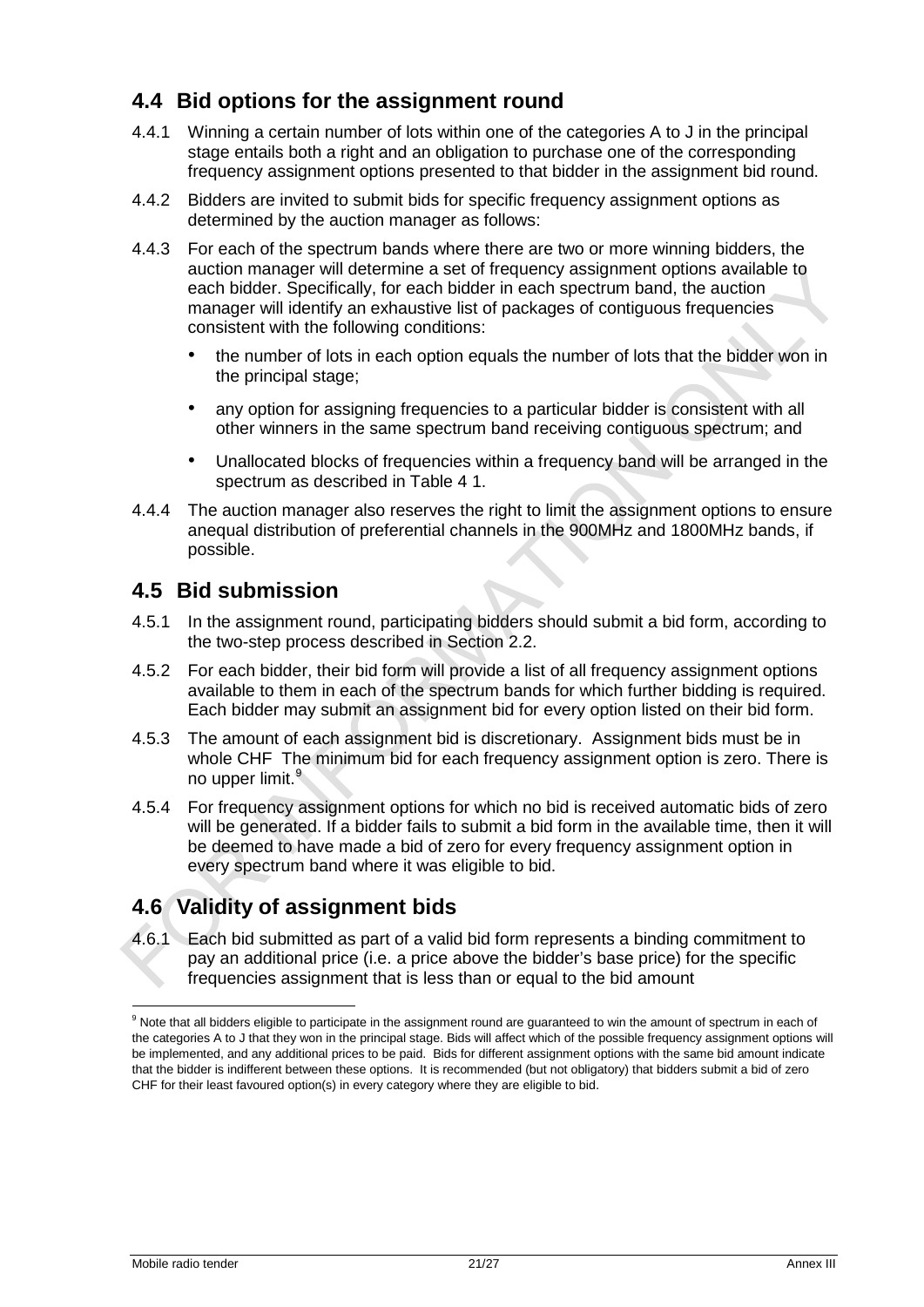4.6.2 An assignment bid identified as valid under paragraph [4.6.1](#page-20-4) remains valid unless it is voided in line with the provisions in paragraph [2.4.1.](#page-9-4)

### <span id="page-21-0"></span>**4.7 Winner determination**

- 4.7.1 Following the close of the assignment bid round, the auction manager will proceed to determine the winning bids for each of the categories A to J.
- <span id="page-21-1"></span>4.7.2 For each of the categories A to J, the winning assignment bids are the combination of valid assignment bids of greatest total value amongst all valid assignment bids submitted, subject to the conditions that:
	- exactly one bid is accepted from each bidder;
	- each bidder is assigned the same amount of spectrum in each category as they won in the principal stage;
	- each bidder receives contiguous frequencies per category;
	- the frequency ranges included in the winning assignment bids do not overlap; and
	- any unsold lots are contiguous and placed in line with the provisions in Table 4-1.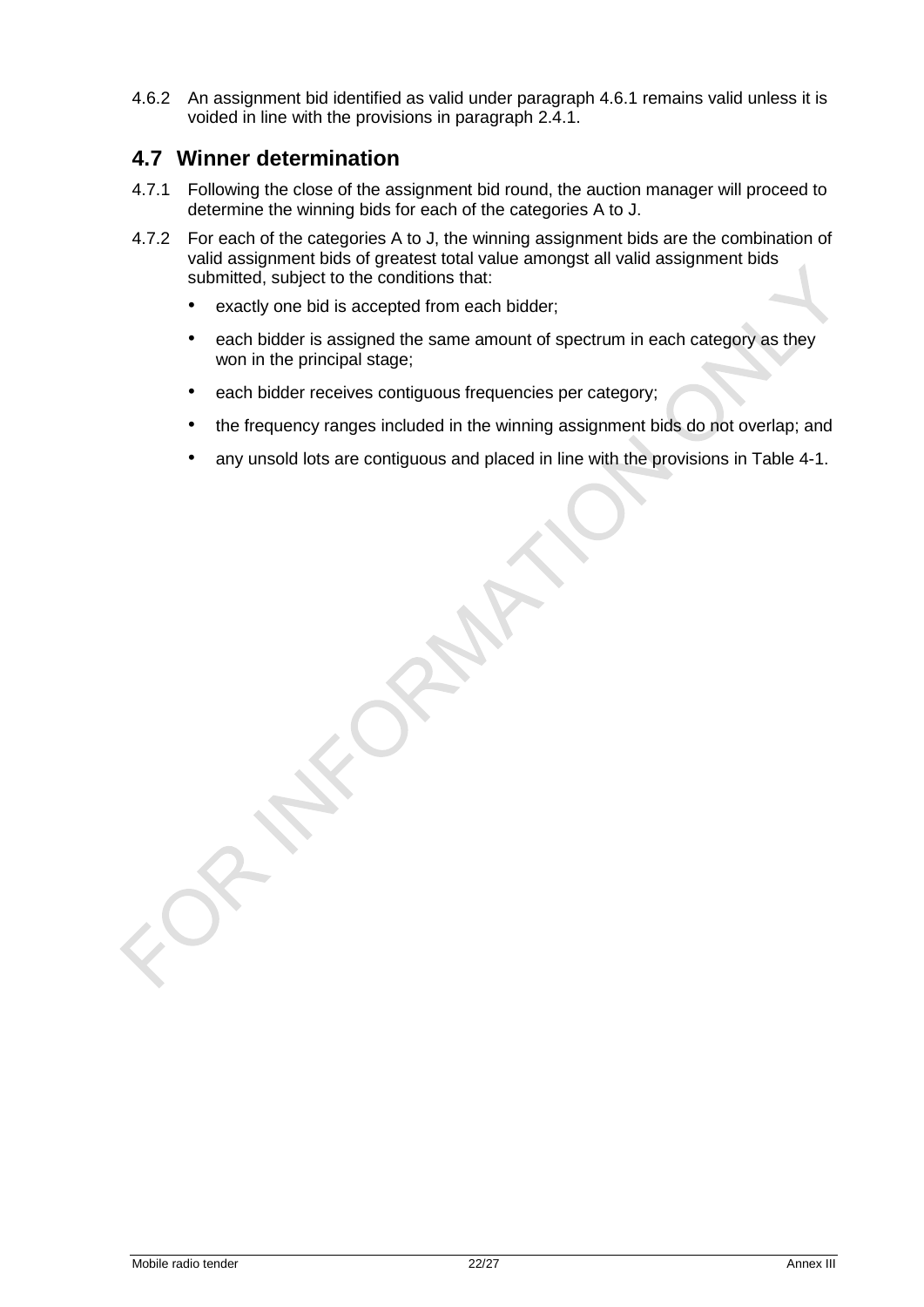- 4.7.3 The combination of bids that meets the conditions in Rule [4.7.2](#page-21-1) will be determined algorithmically. Each bidder will have one winning assignment bid in each spectrum band in which they have won lots in the principal stage. The winning assignment bid may be an automatically generated bid of zero for an assignment option on which the bidder has not submitted an assignment bid.
- 4.7.4 If more than one combination of assignment bids meeting the conditions in Rule [4.7.2](#page-21-1) have equal highest value, one combination will be selected by the electronic auction system at random.

## <span id="page-22-0"></span>**4.8 Determining additional prices**

- 4.8.1 In each spectrum band where there were two or more winning bidders, additional prices will be determined.
- 4.8.2 Additional prices are determined in each spectrum band jointly for all winners in a single calculation. A unique set of additional prices is found by applying the following conditions:[10](#page-22-1)
	- **First condition:** the additional prices are required to be positive or zero.
	- **Second condition:** the set of additional prices must be sufficiently high that there is no alternative bidder or group of bidders prepared to pay more than any winner or group of winners. If there is only one set of additional prices that satisfies the first two conditions, this determines the additional prices for that spectrum band.
	- **Third condition:** If there are many sets of additional prices that fulfil the first and second condition, the set(s) of additional prices that minimise(s) the sum of additional prices across winning bidders is selected. If there is only one set of additional prices satisfying these three conditions, this determines the additional prices for that spectrum band.
	- **Fourth condition:** If there are many sets of additional prices that satisfy the first three conditions, the set of additional prices that minimise the sum of squares of differences between the additional prices for each winner and the individual opportunity cost for that spectrum band for that winner is selected.<sup>[11](#page-22-2)</sup>

These conditions characterise a unique additional price for each winning bidder in each spectrum band that is no more than their winning assignment stage bid. Finally, if these additional prices are not amounts in whole CHF, they are rounded up to the nearest whole CHF.

<span id="page-22-1"></span><sup>&</sup>lt;sup>10</sup> An algorithmic description of the process for calculating additional prices is provided on the OFCOM website.

<span id="page-22-2"></span><sup>&</sup>lt;sup>11</sup> The opportunity cost for a winner is the amount of the winning assignment bid of that bidder less the difference between the total of all winning assignment bids in the winning combination and the value of bids determined in the same manner but for the case in which all of the bids of the winner were set to zero (i.e. the case in which the bidder is assumed to be indifferent with respect to all assignment options).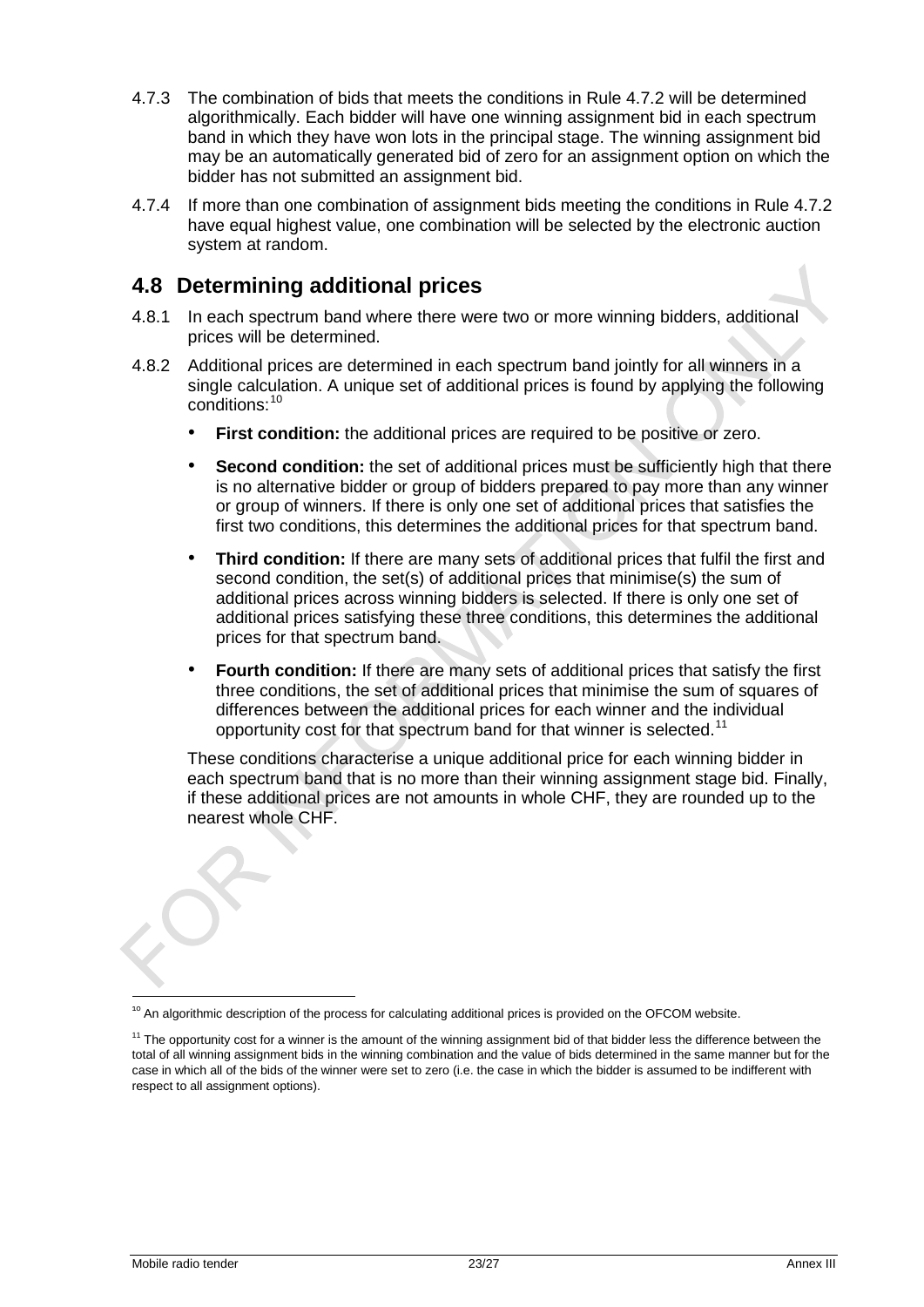#### **End of the assignment stage**

- 4.8.3 Once the auction manager has determined the winning bids and the additional prices, the outcome of the assignment stage will be announced to bidders. The following information will be released:
	- Each bidder will be informed about the specific frequency ranges assigned in each of the bands in which it has won lots in the principal stage. This information will not be released to other bidders.
	- Each winning bidder in each of the bands will be told the additional price that applies to their own winning bid. This information will not be released to other bidders.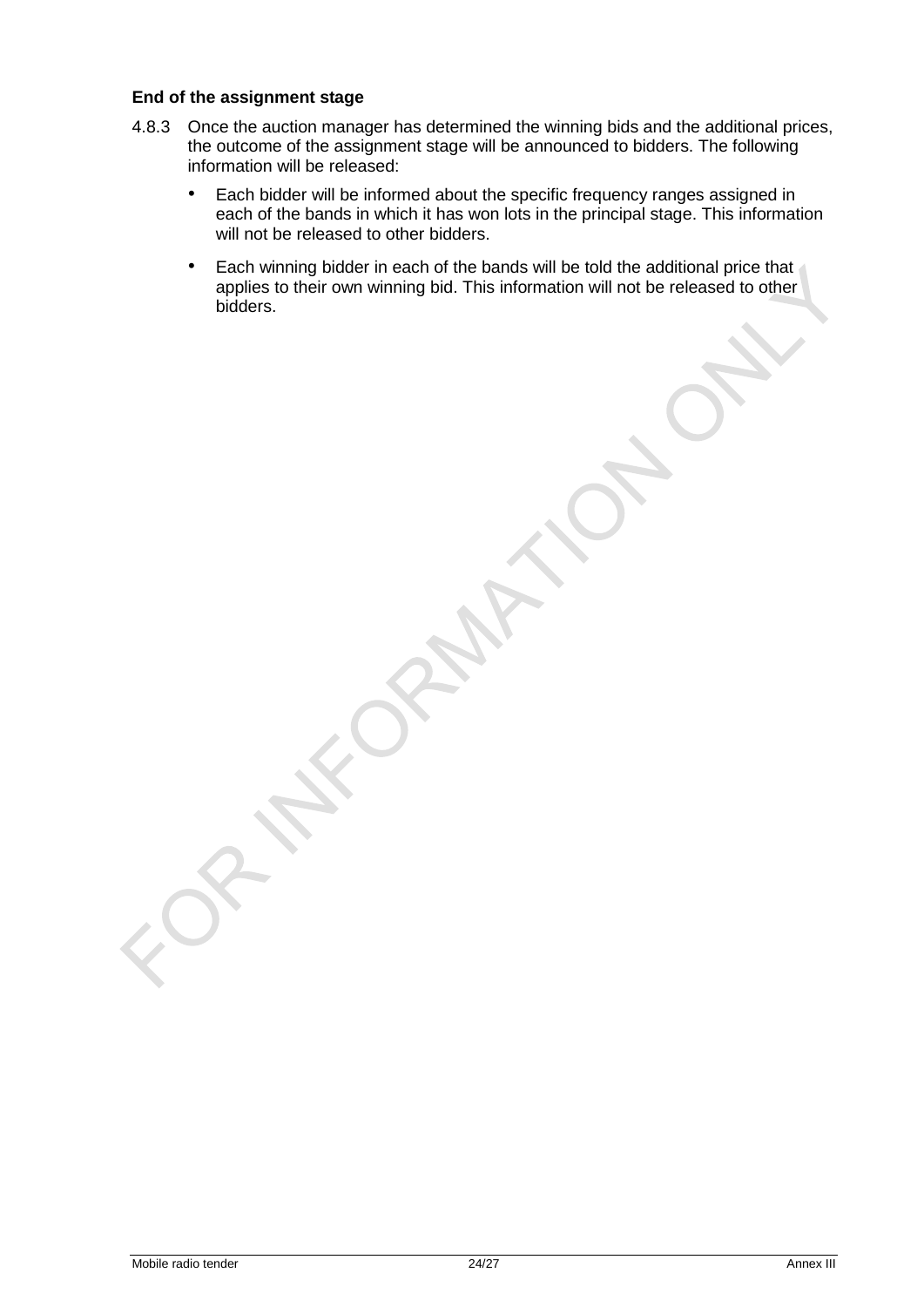# <span id="page-24-0"></span>**5 Separate bid round for 2010-2025MHz**

## <span id="page-24-1"></span>**5.1 General**

- 5.1.1 The separate bid round for 2010-2025MHz follows a single round, sealed bid format. All eligible bidders can submit one bid for the lot in category K within the same fixed time window (subject to the provisions for extensions, described further below).
- 5.1.2 The round is separate from the principal and assignment stages conducted for categories A to J.

### <span id="page-24-2"></span>**5.2 Schedule for the 2010-2025MHz round**

- 5.2.1 The start time and duration of the 2010-2025MHz round will be announced by the auction manager after the completion of the assignment round for categories A to J.
- 5.2.2 The auction manager has discretion over the time and duration of the round. However, the auction manager anticipates that the round will take place between 9.00 and 18.00 hours on a single business day, and last for at least 1 hour and no more than 4 hours.
- 5.2.3 A single extension right will be available to all bidders in the round. The extension period will not be longer than 30 minutes.

### <span id="page-24-3"></span>**5.3 Bid submission**

- 5.3.1 In the 2010-2025MHz round, bidders should submit a bid, according to the two-step process described in Section [2.2.](#page-8-2)
- 5.3.2 A bid specifies the highest amount a bidder is willing to pay to win the single lot in category K.
- 5.3.3 The amount of each bid is discretionary. Bids must be in whole CHF. The minimum bid amount is the reserve price. There is no upper limit.
- 5.3.4 If a bidder does not want to increase its bid above the reserve price, bidders have the option to submit a 'zero bid'.

### <span id="page-24-4"></span>**5.4 Validity of bids**

- <span id="page-24-6"></span>5.4.1 Each bid submitted is considered valid and represents a binding commitment to buy the 2010-2025MHz lot at the specified price.
- 5.4.2 A bid identified as valid under Rule [5.4.1](#page-24-6) remains valid unless it is voided in accordance with the provisions in Rule [2.4.1.](#page-9-4)

## <span id="page-24-5"></span>**5.5 Winner determination**

- 5.5.1 Following the close of the separate bid round for 2010-2025MHz, the auction manager will proceed to determine the winning bid. The winning bid is the highest, valid bid submitted.
- 5.5.2 If there is more than one bid with equal highest value, the winning bid will be selected by the electronic auction system at random.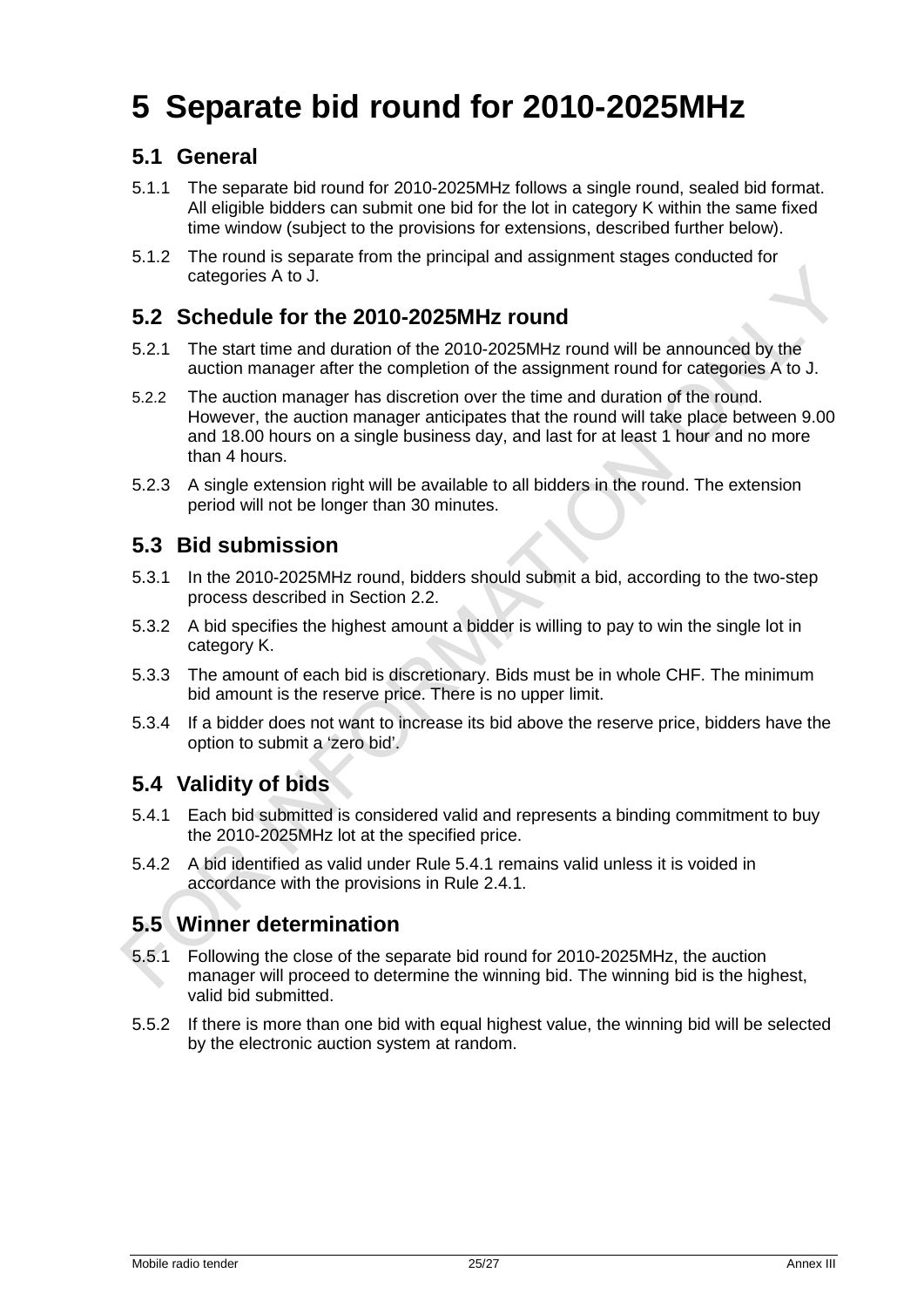## <span id="page-25-0"></span>**5.6 Price determination**

- 5.6.1 If there is only one bidder, the price to be paid for the category K lot by the winning bidder is the reserve price.
- 5.6.2 If there are more bidders, the price to be paid is the amount of the second highest bid. In the event that more than one bid has the highest equal value, the price to be paid is the highest value.

Mobile radio tender 26/27 Annex III